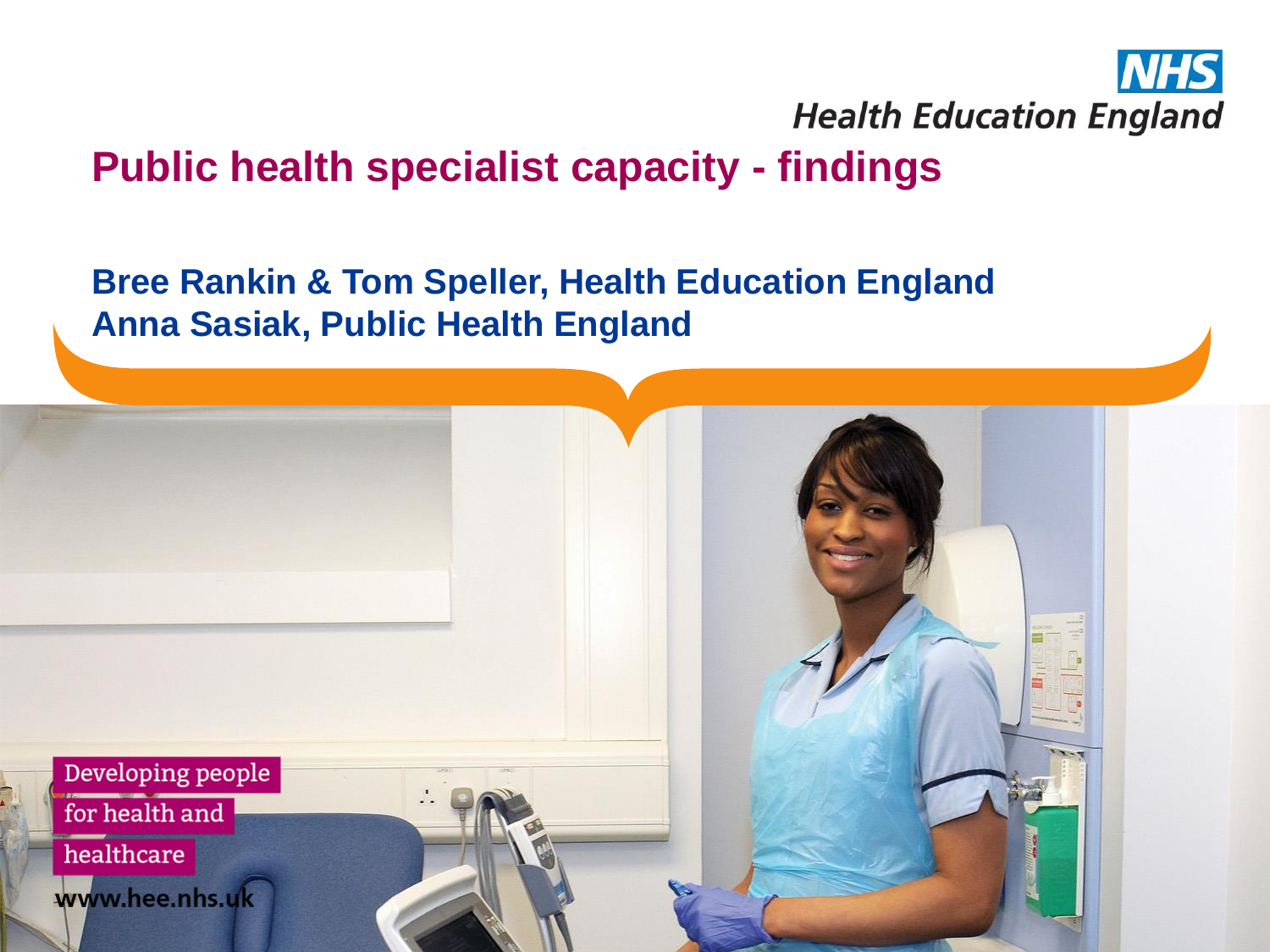### **Introduction**

- **This document summarises research and findings arising from HEE and PHE work to update understanding around current numbers in the public health specialist workforce in 2017**
- **This follows previous work by the Centre for Workforce Intelligence in 2015/16, in collaboration with HEE, PHE and the Department of Health**
- **The following slides cover the following sections:**
	- o **Executive summary and conclusions – slides 3 to 8**
	- o **Information on registrant numbers** (via GMC, GDC and UKPHR) **slides 9 to 10**
	- o **Findings from local authorities** (via survey collection) **slides 11 to 24**
	- o **Findings from PHE and the NHS** (via the Electronic Staff Record) **slides 25 to 33**
	- o **Findings from universities** (via the Higher Education Statistics Agency) **slides 34 to 40**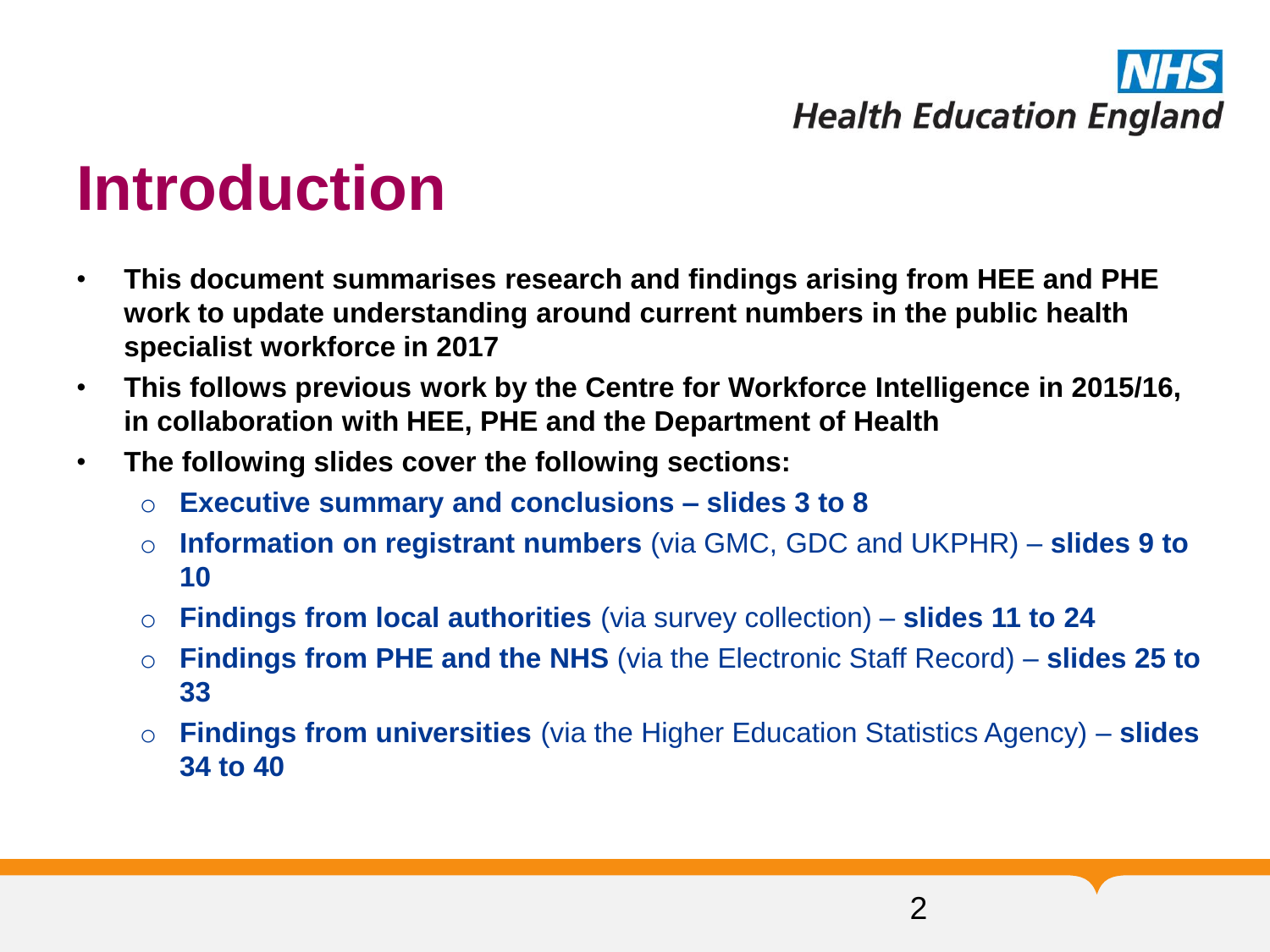

### **Executive summary and conclusions**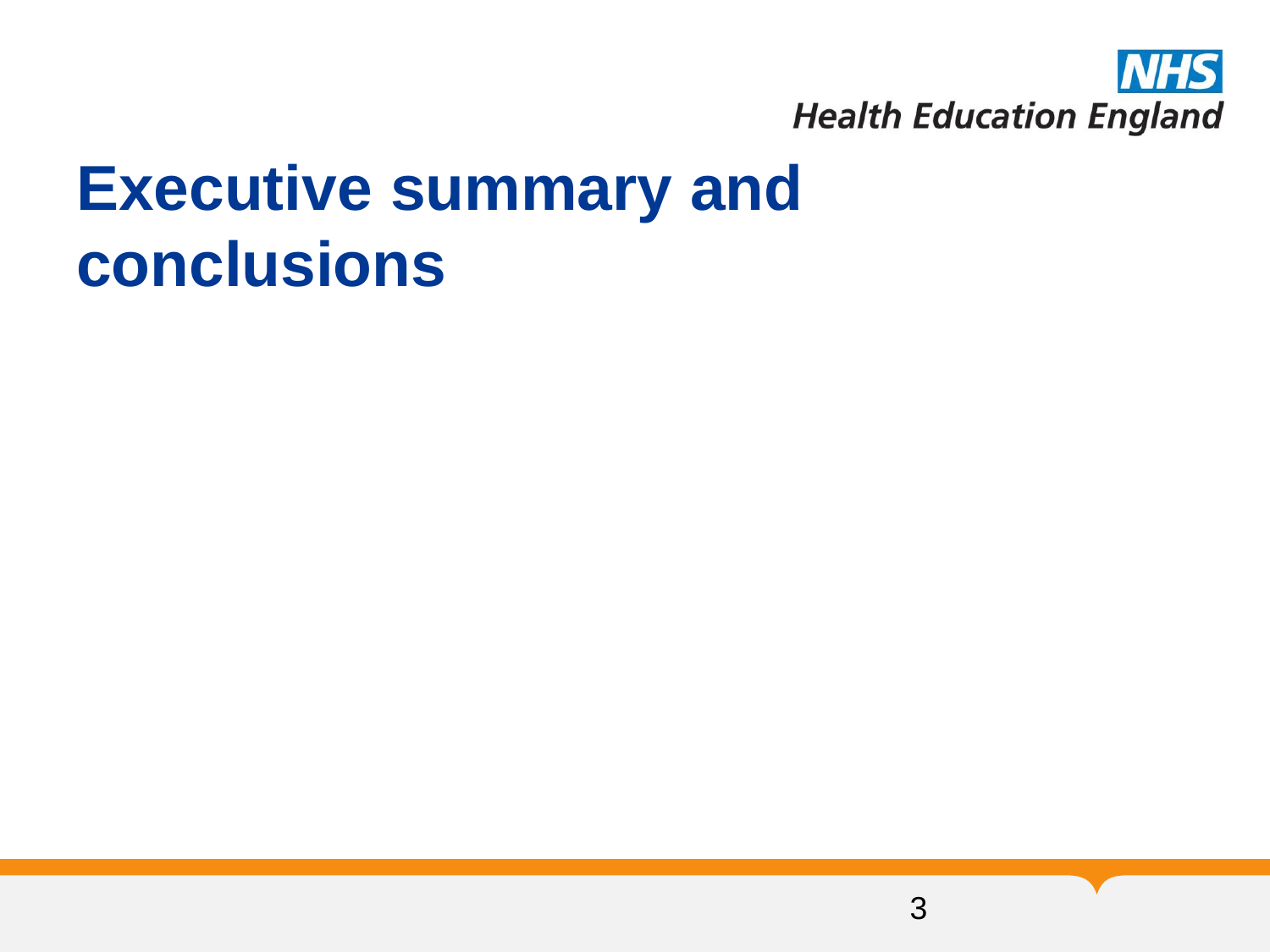### **Summary numbers**

- Approximately 453 FTE public health specialist staff in **local authorities**
	- o **We do not have headcount for local authorities, but if we assume the average participation rate of 0.82 seen in other sectors for local authorities, this would give a total of 549 staff in local authorities**
- 298 (272 FTE) public health specialist staff in **Public Health England**
- 124 (78 FTE) public health specialist staff in **NHS organisations/providers**, including 20 (18 FTE) in **NHS England and NICE**
- 199 (162 FTE) public health specialist academics in **universities**

**TOTAL: At least 965 FTE, and assuming 549 HC in local authorities, 1,170 across local authorities, PHE, the NHS and universities.**

**NB - these figures exclude third and independent sectors.**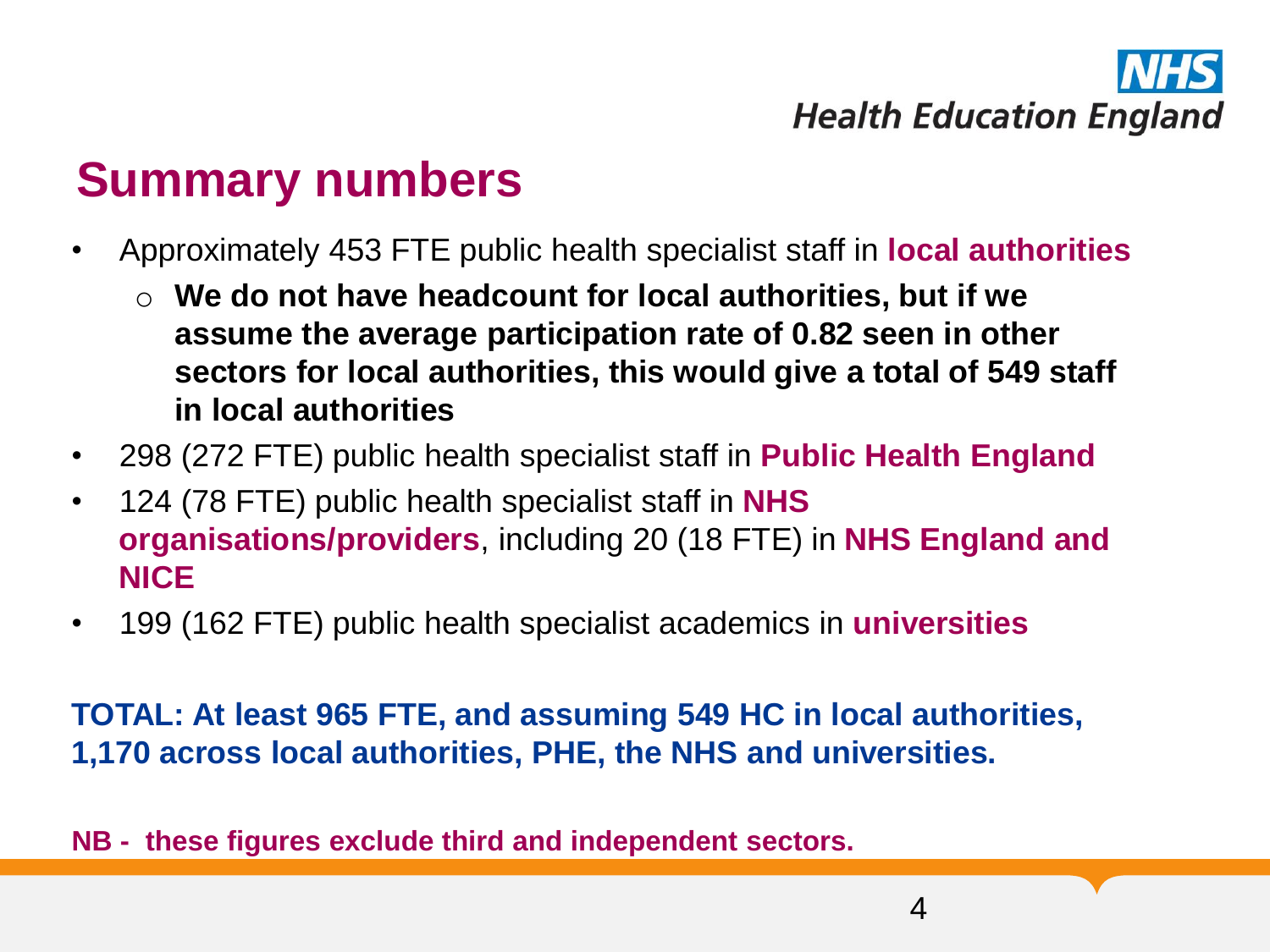

### **Summary age, gender and registration profile**



- **Overall, public health specialists are typically aged 50-54; over half are aged 50 or over and approximately 30% 55 or over**
- **The majority of the public health specialist workforce is female (approximately 60%)**
- **Approximately 55% of the specialist workforce are registered with the GMC; 5% with the GDC, and 40% are registered with the UKPHR**
- **The evidence strongly points towards a distinction between local authority staff (majority backgrounds other than medicine) and PHE, NHS and university staff (majority medical and dental).**

**Gender balance, all public health specialists, 2016/17 (n = 965 FTE)** 



**Male Female**

#### **Registration, all public health specialists, 2016/17 (n = 965 FTE, exc 5 unknown)**

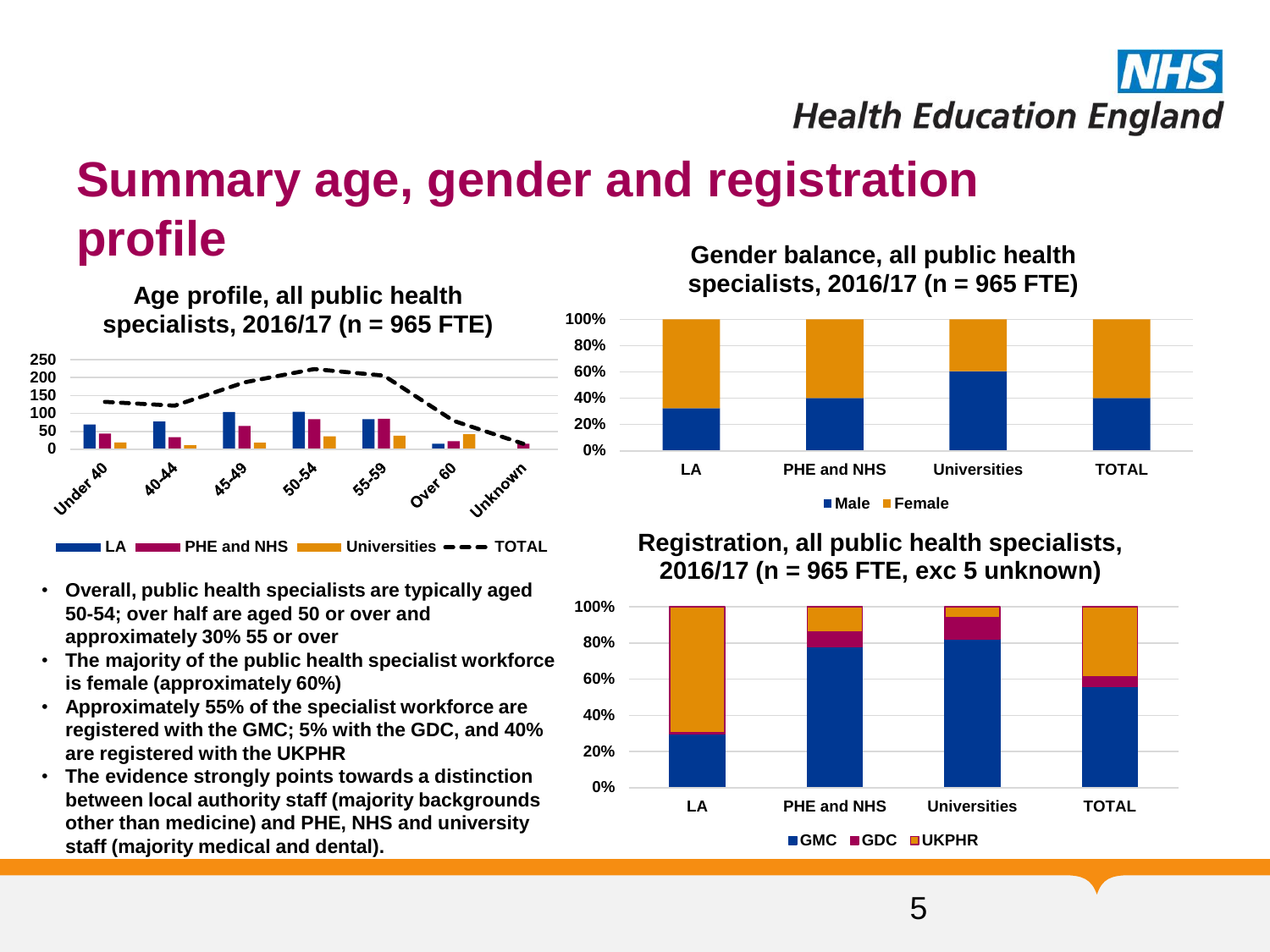### **2015 v 2017 comparison**

| <b>Sector</b>               | <b>CfWI, 2016</b><br>headcount<br>(estimated) | <b>CfWI, 2016</b><br>- full time<br>equivalent<br>(estimated) | 2015<br>analysis<br><b>Consistent</b><br>with 2017<br>$method$ ) –<br>headcount<br>(estimated) | 2015<br>analysis<br>(consistent<br>with 2017<br>$method$ ) –<br>full time<br>equivalent<br>(estimated) | 2017<br>analysis -<br>headcount<br>(estimated) | 2017<br>analysis -<br>FTE.<br>(estimated) | <b>Change</b><br>2015-17 | <b>FTE Change</b><br>2015-17 |
|-----------------------------|-----------------------------------------------|---------------------------------------------------------------|------------------------------------------------------------------------------------------------|--------------------------------------------------------------------------------------------------------|------------------------------------------------|-------------------------------------------|--------------------------|------------------------------|
| Local<br>authorities        | 510                                           | 469                                                           | 569                                                                                            | 475                                                                                                    | 549                                            | 453                                       | $-20$                    | $-22$                        |
| Public<br>Health<br>England | 411                                           | 382                                                           | 279                                                                                            | 257                                                                                                    | 298                                            | 272                                       | $+21$                    | $+15$                        |
| <b>NHS</b>                  | 50                                            | $231*$                                                        | 104                                                                                            | 63                                                                                                     | 124                                            | 78                                        | $+20$                    | $+15$                        |
| <b>Universitie</b><br>S     | 190                                           |                                                               | 173                                                                                            | 144                                                                                                    | 199                                            | 162                                       | $+26$                    | $+18$                        |
| <b>Total</b>                | 1,161                                         | $1,082*$                                                      | 1,125                                                                                          | 939                                                                                                    | 1,170                                          | 965                                       | $+45$                    | $+26$                        |

There is some evidence to suggest that numbers within the system have increased slightly (by **3-4%**) from 2015. While numbers in local authorities have fallen by about 5%, numbers have increased within PHE, the NHS and univerisities.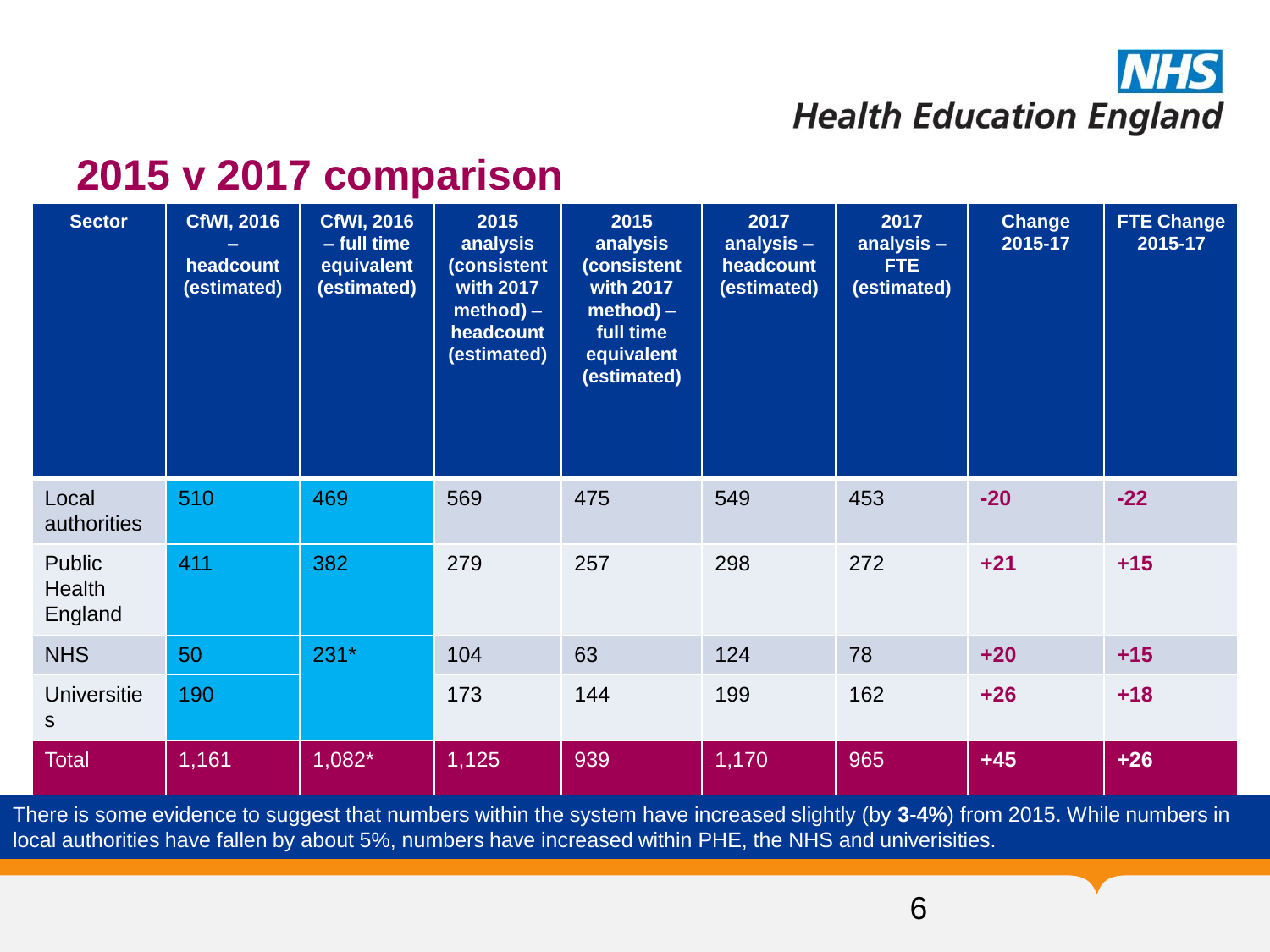

#### **Number of public health registrants in the UK holding a current registration, March 2017**

| <b>Type of registration</b>                                                                         | <b>UK, March 2017</b> | % of registrants, March 2017 |
|-----------------------------------------------------------------------------------------------------|-----------------------|------------------------------|
| <b>General Medical Council -</b><br>public health or epidemiology                                   | 1,057                 | 60                           |
| <b>General Dental Council -</b><br>dental public health (includes<br><b>UKPHR</b> dual registrants) | $107*$                | 6                            |
| <b>UK Public Health Register -</b><br>generalist specialist                                         | 510                   | 29                           |
| <b>UK Public Health Register -</b><br>defined specialist                                            | 91                    | 5                            |
| <b>UK Public Health Register -</b><br>dual specialist (included with<br>GDC)                        | $3^*$                 | 0.2                          |
| <b>TOTAL</b>                                                                                        | 1,765                 | 100                          |

7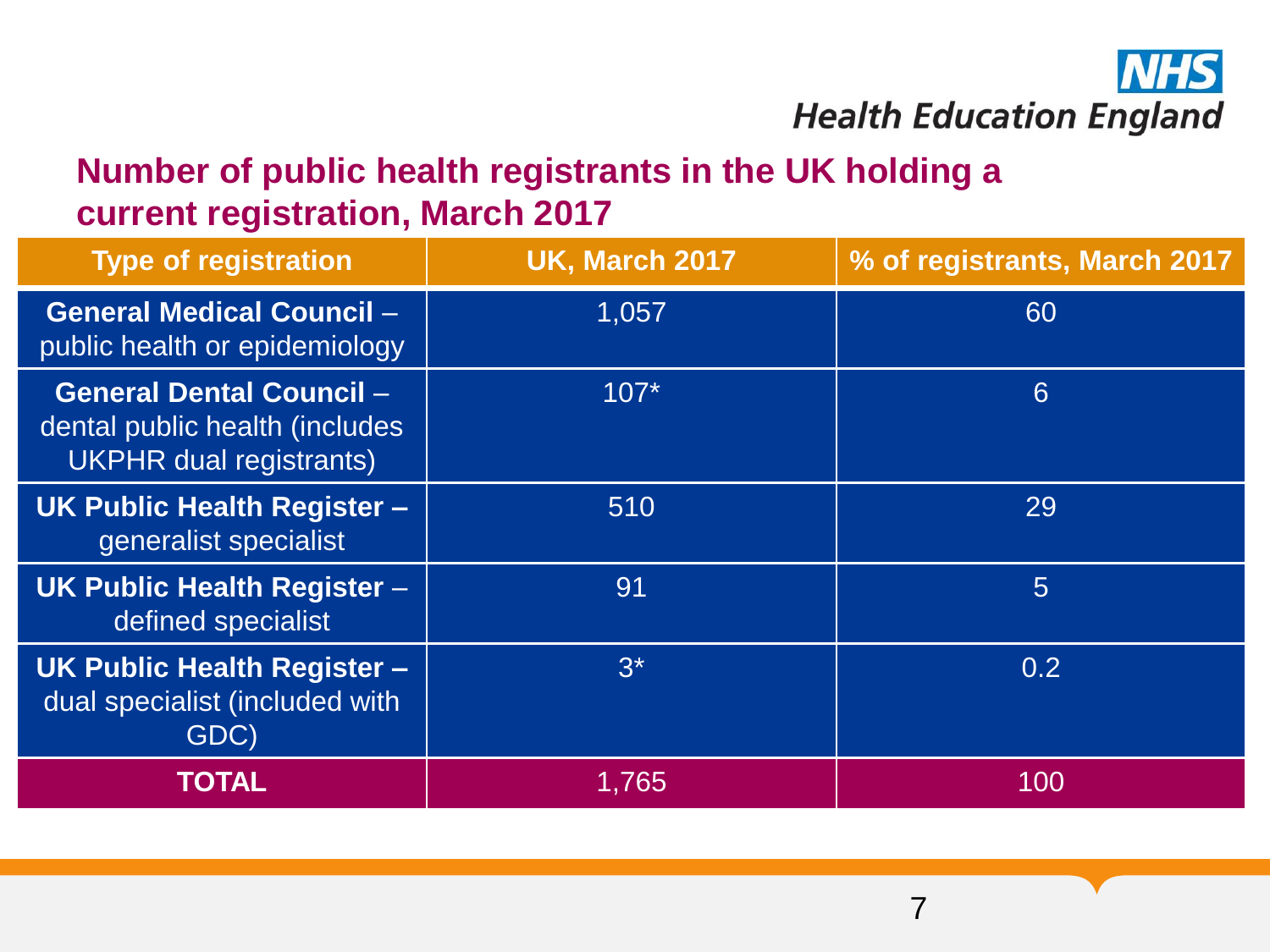### **Implications**

- **Results of the 2017 public health specialist review are broadly consistent with those reported by the CfWI in 2016**
- **The evidence suggests there was a 3% increase in FTE between 2015 and 2017. There was a 10% increase in FTE in PHE, the NHS and universities, but a 5% reduction in local authority FTE staff**
- **There is clear evidence of growing distinction in demographics between specialists employed by PHE, the NHS and universities (who tend to be older and from medical/dental backgrounds), and those employed in local authorities (who tend to be younger and from backgrounds other than medicine). This may have implications for training and for career progression**
- **This distinction may reflect the nature of roles in those organisations – with highly specialist roles (often requiring some clinical expertise, and often in health protection) tending to be located in PHE, the NHS and universities.**
- **This distinction may also reflect the historical development of the profession, with registrants from outside medicine and dentistry only emerging in the last decade and typically focusing more on health promotion (where local authorities have greater responsibilities)**
- **There may be signs, as anticipated by the CfWI in 2016, that increasingly specialists come from backgrounds other than medicine – this is supported by the fact that about half of trainees in public health specialty training since 2012 have come from backgrounds other than medicine or dentistry**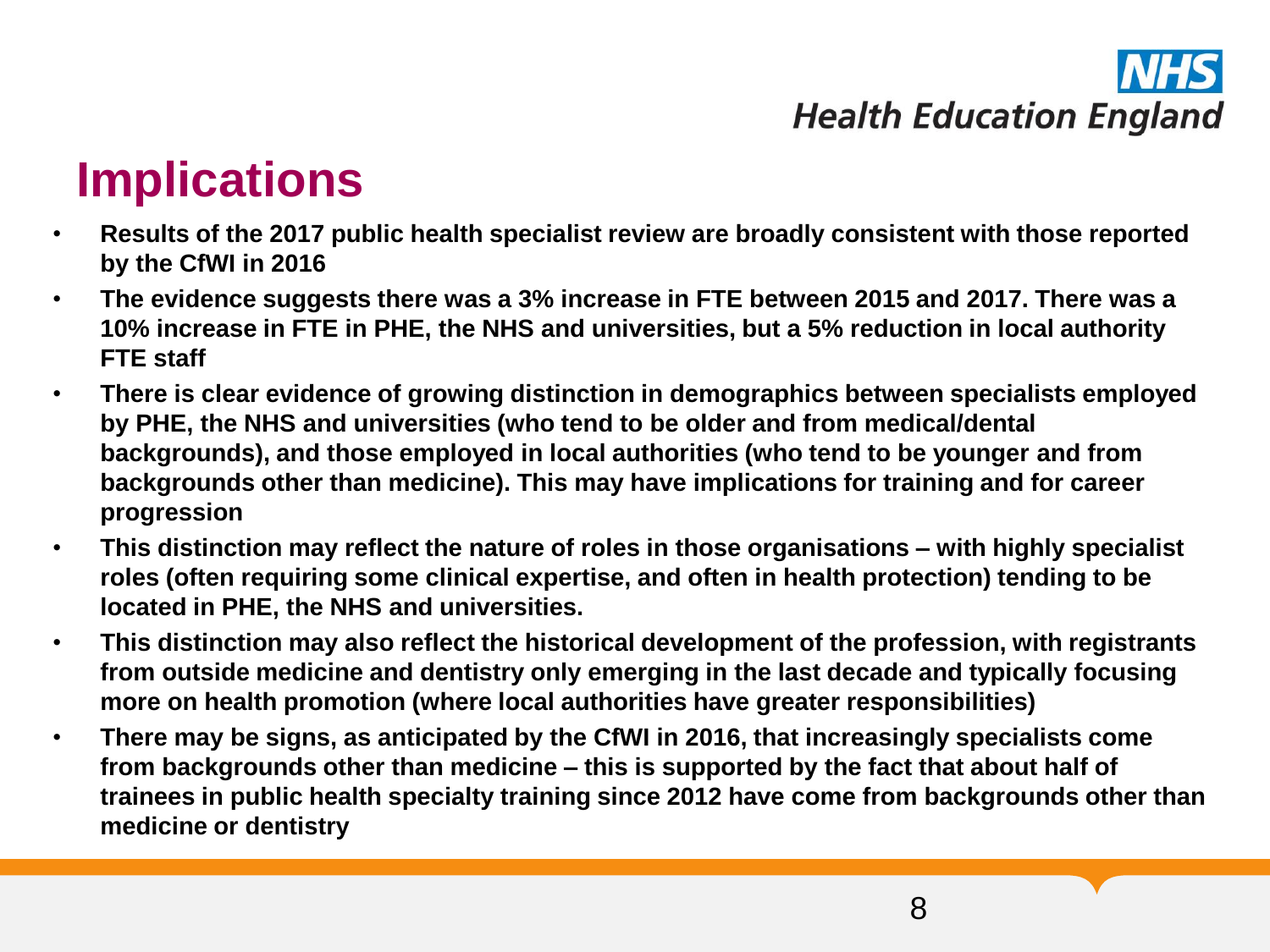

## **1. Public health registrants in the UK, 2017**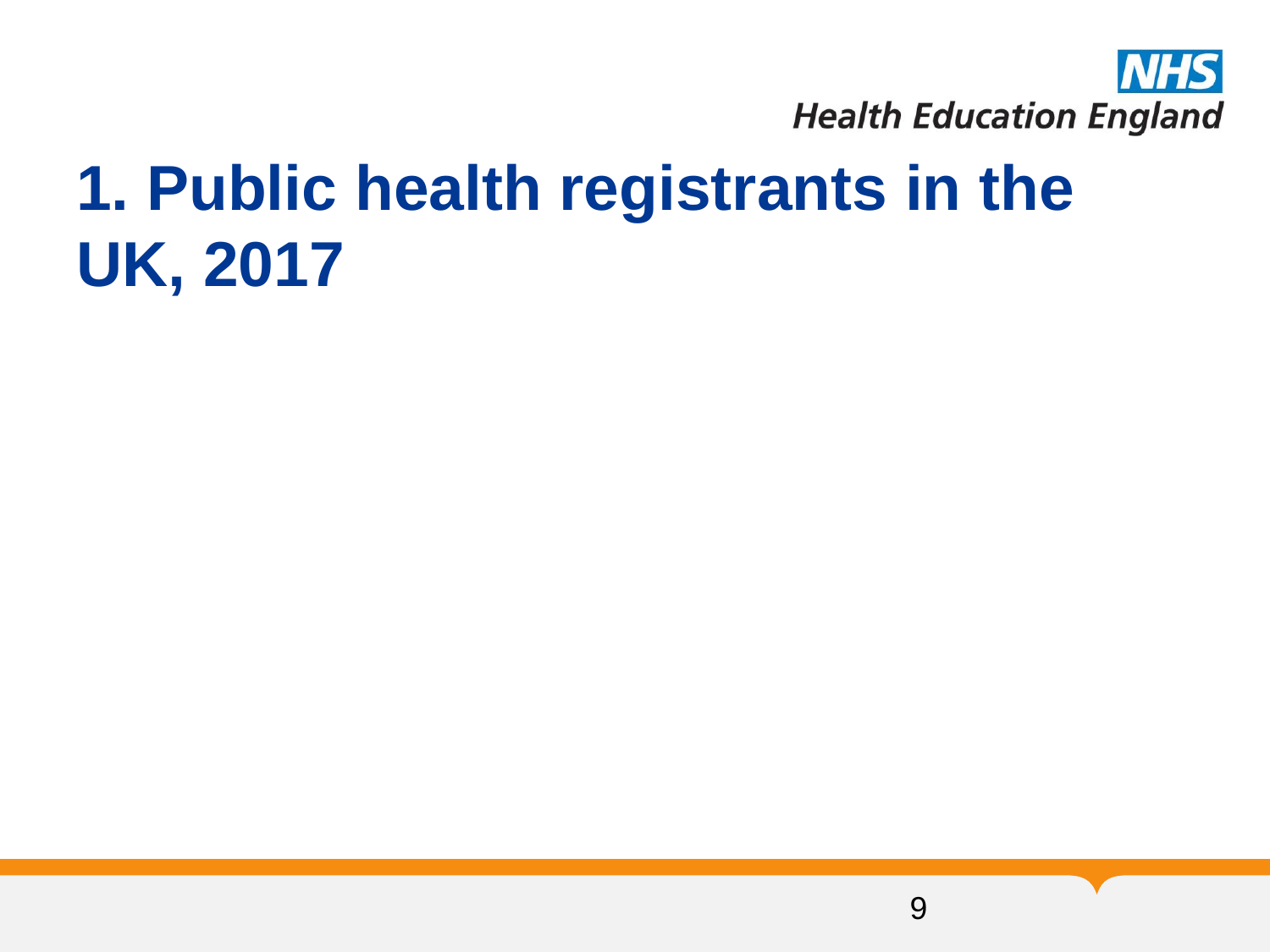

#### **Number of public health registrants in the UK holding a current registration, March 2017**

| <b>Type of registration</b>                                                                         | <b>UK, March 2017</b> | % of registrants, March 2017 |
|-----------------------------------------------------------------------------------------------------|-----------------------|------------------------------|
| <b>General Medical Council -</b><br>public health or epidemiology                                   | 1,057                 | 60                           |
| <b>General Dental Council -</b><br>dental public health (includes<br><b>UKPHR</b> dual registrants) | $107*$                | 6                            |
| <b>UK Public Health Register -</b><br>generalist specialist                                         | 510                   | 29                           |
| <b>UK Public Health Register -</b><br>defined specialist                                            | 91                    | 5                            |
| <b>UK Public Health Register -</b><br>dual specialist (included with<br>GDC)                        | $3^*$                 | 0.2                          |
| <b>TOTAL</b>                                                                                        | 1,765                 | 100                          |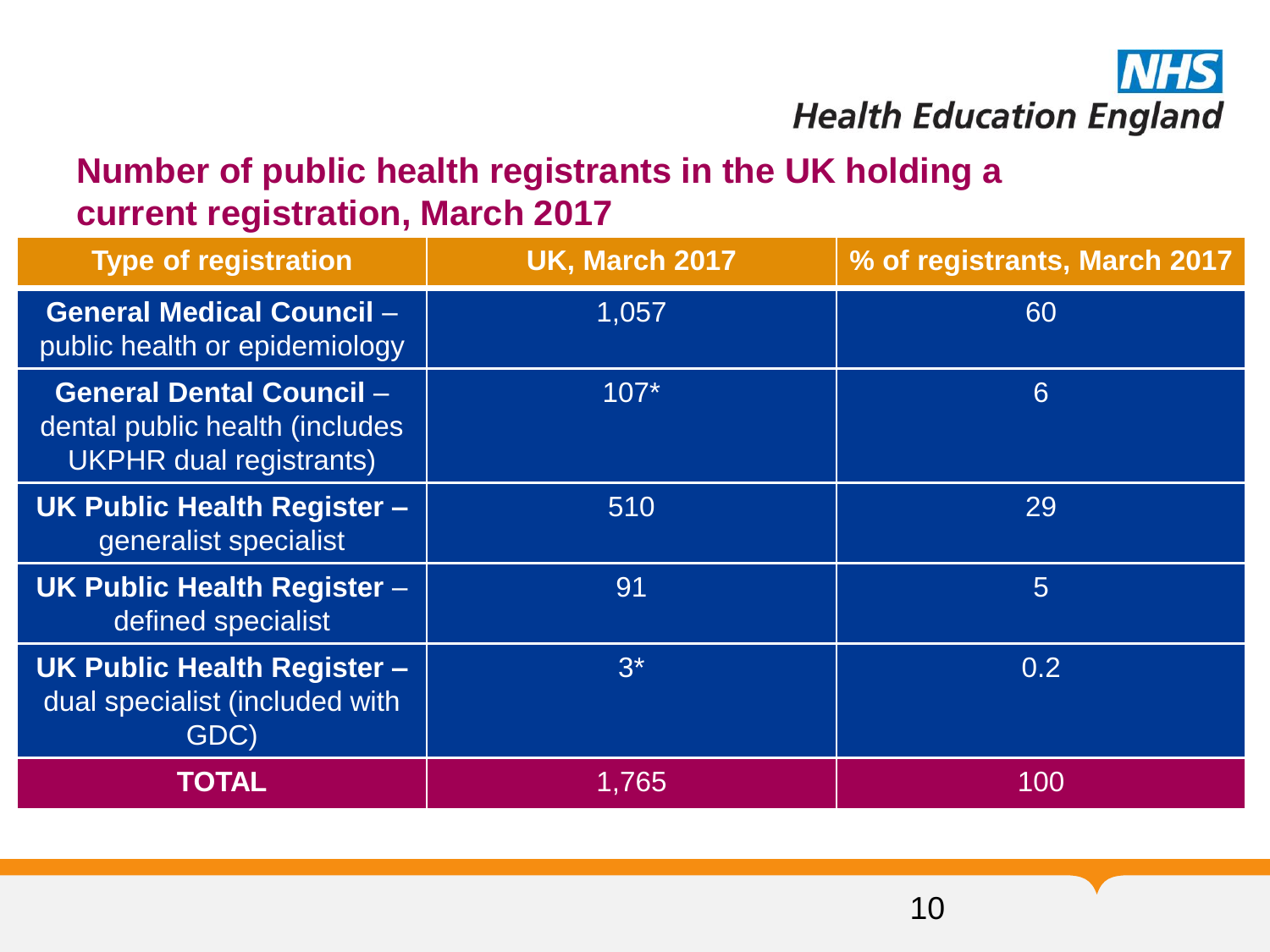

### **2. Findings from local authorities**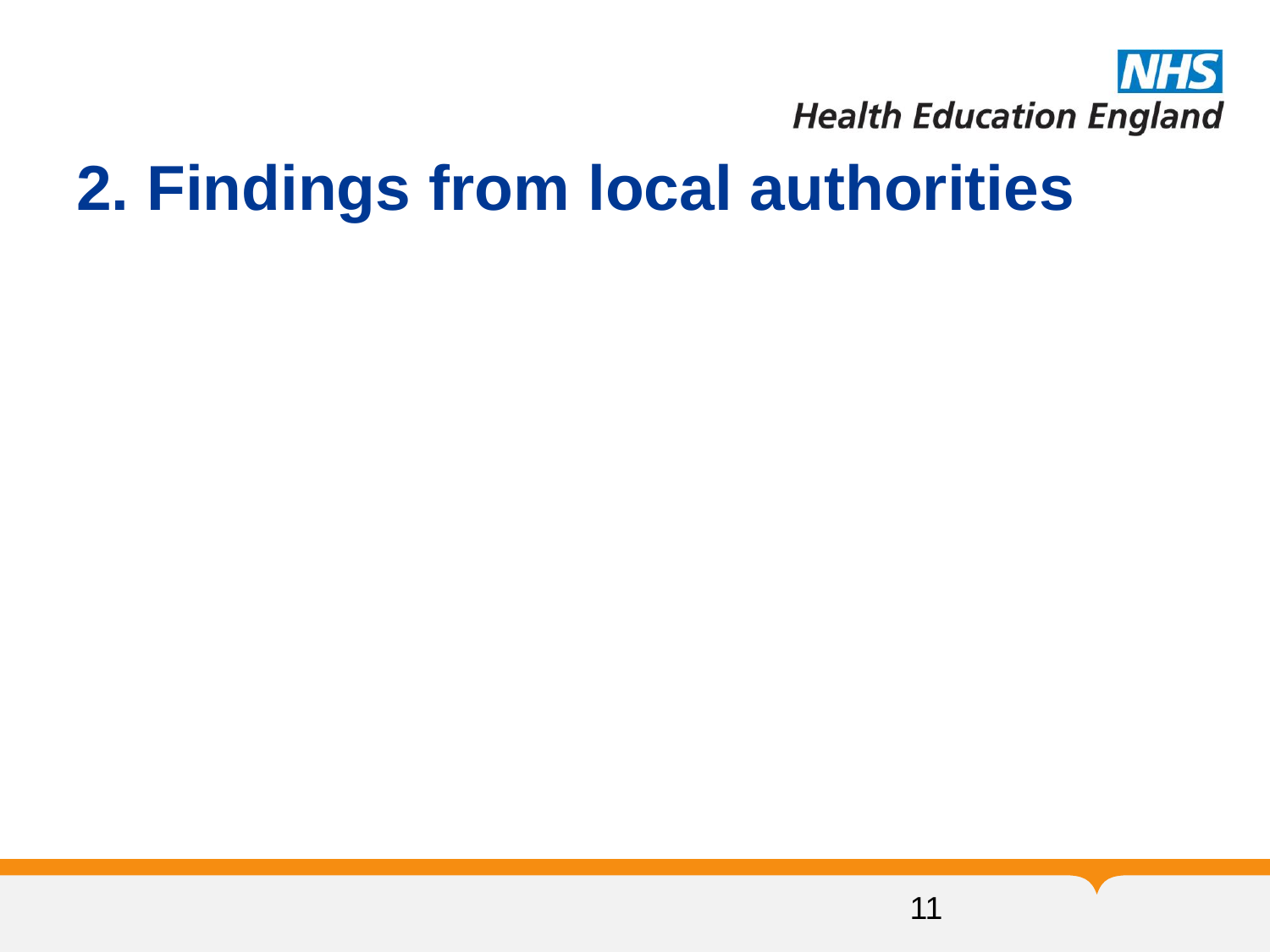## **Methodology Tool**

- The data collection tool and questions were designed by HEE and PHE, to capture information on the **numbers and demographics of consultants and Directors of Public Health (DsPH) as of April 2017**. It also captured **unfilled/vacant posts**
- The tool was based on a similar exercise conducted by HEE and PHE in 2015, so where possible appropriate links to 2015 results have been made

#### **Survey live period**

• Data collection was undertaken from April to June 2017, with promotion by PHE Local Centres and data provided by local authorities via Directors of Public Health

#### **Results**

- Raw data was cleaned (i.e. correcting assumed clerical or data entry errors), and corrected to ensure consistency with reported FTE
- As this data is from a voluntary survey, it is not a complete dataset. Results are therefore estimates.
- Consultant numbers are reported by extrapolating the survey data, weighted by% *of population captured by region* (for consultants)
- DsPH numbers are reported by extrapolating the survey data, weighted by the *number of local authorities and triangulated with known information on DsPH in public domain* (for DsPH). Numbers provided are 'most likely', and reflect combined numbers of consultants and DsPH
- The reported 'margin of error' is calculated on the basis of the number of responding local authorities. However, because survey respondents were 'self-selecting' and therefore not 'random', the actual margin of error may be higher
- Results are presented by PHE centre, rather than by HEE local team area. PHE centres correspond to local government regions, making these centres a more appropriate means of reporting than HEE local teams and regions.
- A list of local authorities corresponding to PHE centre is provided on **slide 7**. Information at HEE local team level is available on request.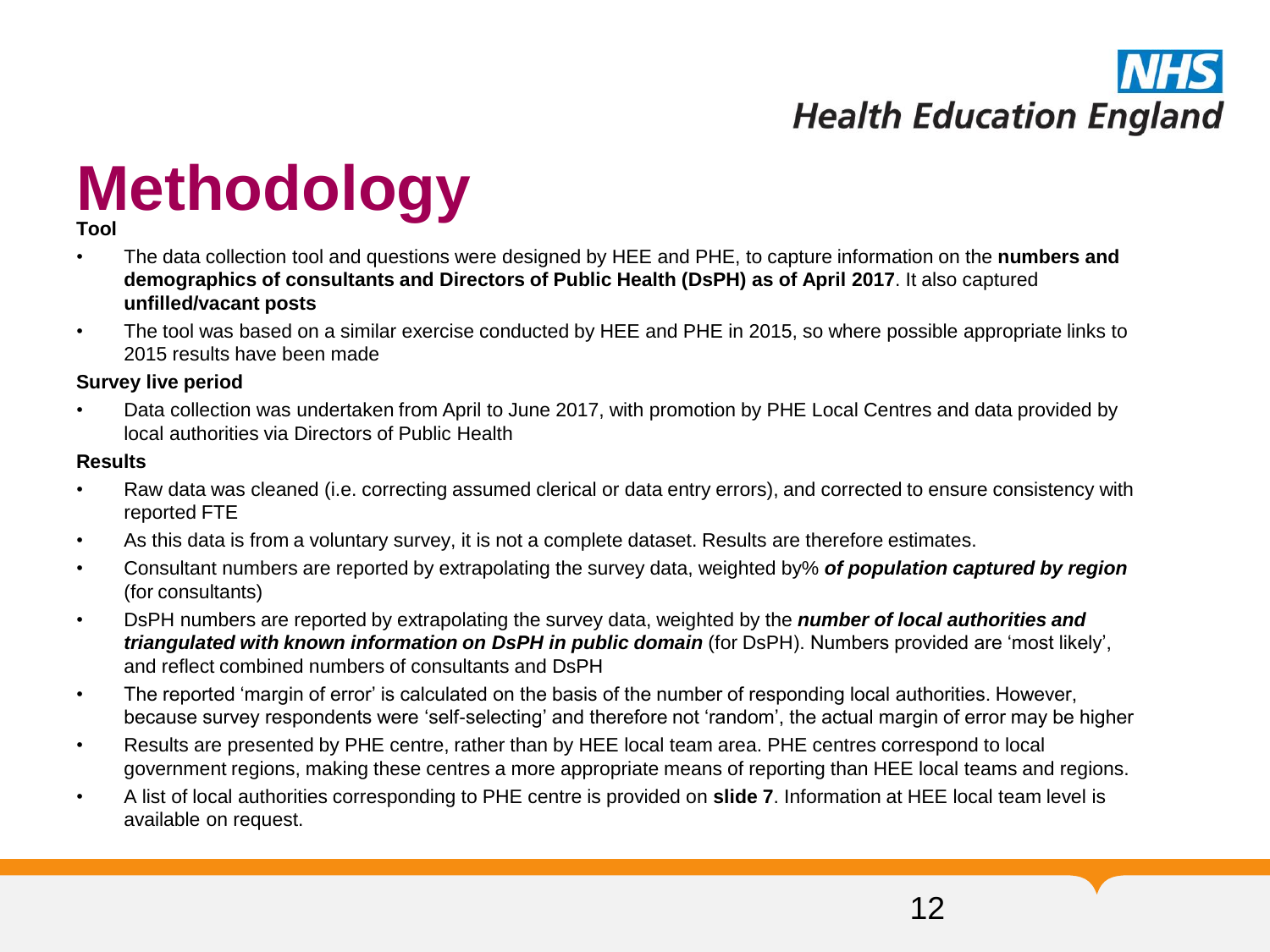### **Response rates**

| <b>PHE Region/Centre</b> | <b>Estimated 2017</b><br>population<br><b>(based on ONS</b><br>projections) | <b>Number of LAs</b><br>that responded to<br><b>survey</b> | <b>Total number</b><br>of LAs | $\frac{1}{2}$ of LAs<br>that<br>responded | % population<br>represented by<br>responding LAs | <b>Estimated% margin of</b><br>error, at 95%<br>confidence level* |
|--------------------------|-----------------------------------------------------------------------------|------------------------------------------------------------|-------------------------------|-------------------------------------------|--------------------------------------------------|-------------------------------------------------------------------|
| <b>London</b>            | 8,958,000                                                                   | 22                                                         | 33                            | 67%                                       | 71%                                              | 12.3%                                                             |
| <b>Midlands and East</b> | 17,005,000                                                                  | 23                                                         | 35                            | 66%                                       | 69%                                              | 12.1%                                                             |
| <b>North</b>             | 15,305,000                                                                  | 44                                                         | 50                            | 88%                                       | 85%                                              | 5.2%                                                              |
| <b>South</b>             | 14,344,000                                                                  | 29                                                         | 34                            | 85%                                       | 88%                                              | 7.1%                                                              |
| East Midlands            | 4,736,000                                                                   | 6                                                          | 9                             | 67%                                       | 78%                                              | 24.5%                                                             |
| East of England          | 6,450,000                                                                   | 8                                                          | 12                            | 67%                                       | 69%                                              | 20.9%                                                             |
| London                   | 8,958,000                                                                   | 22                                                         | 33                            | 67%                                       | 71%                                              | 12.3%                                                             |
| North East               | 2,645,000                                                                   | 11                                                         | 12                            | 92%                                       | 93%                                              | 8.9%                                                              |
| North West               | 7,219,000                                                                   | 23                                                         | 23                            | 100%                                      | 100%                                             | 0.0%                                                              |
| South East               | 8,828,000                                                                   | 17                                                         | 18                            | 94%                                       | 97%                                              | 5.7%                                                              |
| South West               | 5,516,000                                                                   | 12                                                         | 16                            | 75%                                       | 75%                                              | 14.6%                                                             |
| West Midlands            | 5,819,000                                                                   | 9                                                          | 14                            | 64%                                       | 63%                                              | 20.3%                                                             |
| Yorkshire And The Humber | 5,441,000                                                                   | 10                                                         | 15                            | 67%                                       | 63%                                              | 18.5%                                                             |
| <b>Total for England</b> | 55,612,000                                                                  | 118                                                        | 152                           | 78%                                       | 79%                                              | 4.3%                                                              |

\* Given the survey response rate, we can reasonably expect real numbers at national and regional level to be within plus or minus the margin of error of the reported findings 95% of the time (i.e. if this collection were repeated 100 times, we'd expect such results on 95 occasions). However, as the survey collection was not random, it may be actual margin of error is higher.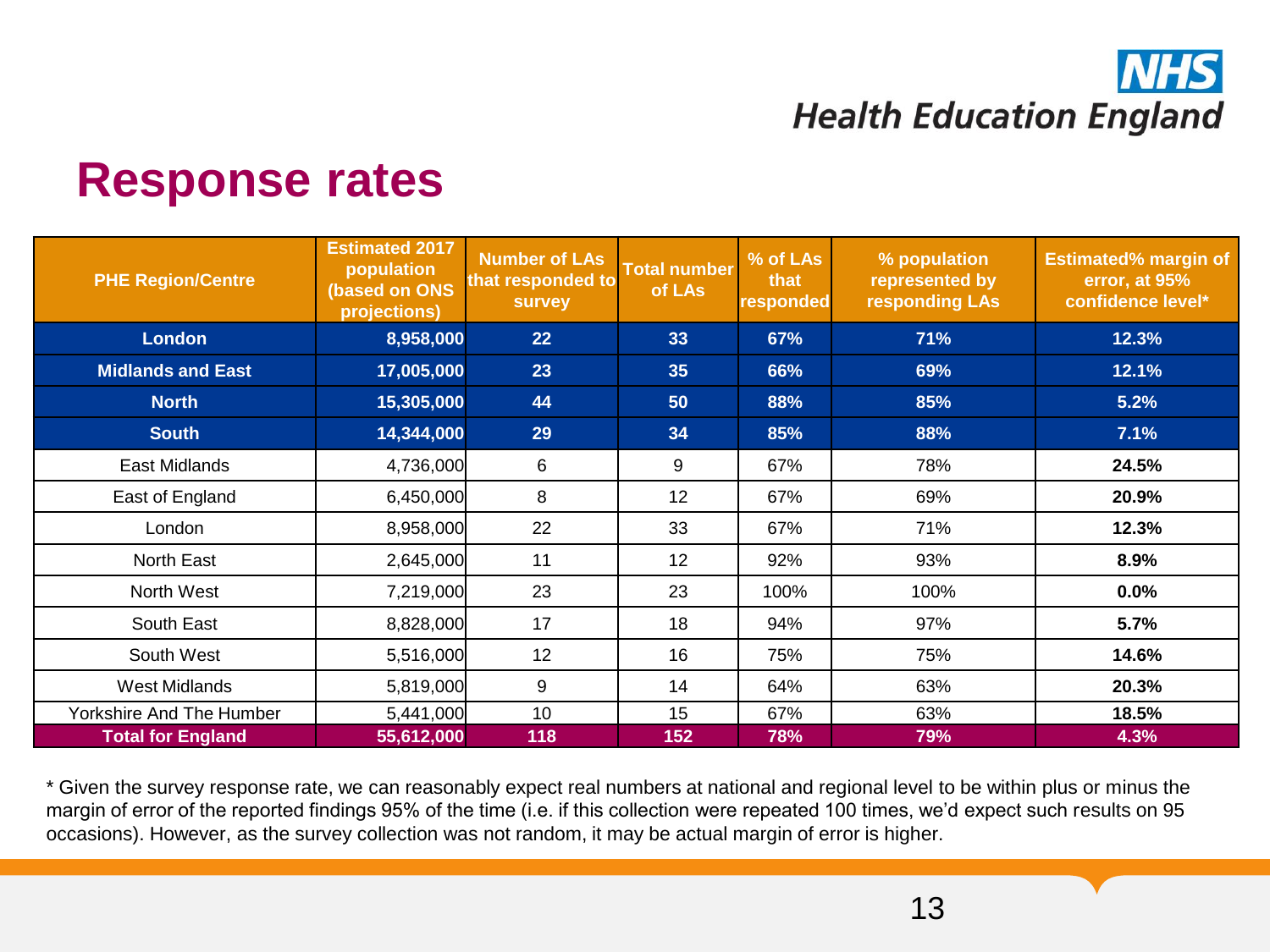

### **Responding local authorities**

| <b>PHE Centre</b>                         | <b>Total</b><br>number of<br><b>LAs</b> | $%$ of<br><b>LAs</b><br>respond<br>ing | <b>Responding local authorities</b>                                                                                                                                                                                                                          | <b>Non-responding local</b><br><b>authorities</b>                                                                                                      |
|-------------------------------------------|-----------------------------------------|----------------------------------------|--------------------------------------------------------------------------------------------------------------------------------------------------------------------------------------------------------------------------------------------------------------|--------------------------------------------------------------------------------------------------------------------------------------------------------|
| <b>East Midlands</b>                      | 9                                       | 67%                                    | Derby, Derbyshire, Leicester, Lincolnshire, Northamptonshire, Nottinghamshire                                                                                                                                                                                | Leicestershire/Rutland,<br>Nottingham,                                                                                                                 |
| <b>East of England</b>                    | 12                                      | 67%                                    | Bedford/Central Bedfordshire/Milton Keynes, Cambridgeshire/Peterborough, Essex,<br>Hertfordshire, Luton                                                                                                                                                      | Norfolk, Southend-on-Sea,<br>Suffolk, Thurrock                                                                                                         |
| London                                    | 33                                      | 67%                                    | Barking and Dagenham, Barnet/Harrow, Bexley/Bromley, Camden/Islington, Croydon,<br>Ealing, Enfield, Greenwich, Haringey, Hillingdon, Hounslow, Merton, Newham,<br>Richmond/Wandsworth, Sutton, Tower Hamlets, Waltham Forest                                 | Brent, City/Hackney,<br>Hammersmith &<br>Fulham/Kensington &<br>Chelsea/Westminster, Havering,<br>Kingston-upon-Thames,<br>Lambeth/Southwark, Lewisham |
| <b>North East</b>                         | 12                                      | 92%                                    | County Durham, Darlington, Gateshead, Hartlepool, Middlesbrough, Newcastle-upon-Tyne,<br>North Tyneside, Northumberland, Redcar & Cleveland, South Tyneside, Sunderland                                                                                      | Stockton-on-Tees                                                                                                                                       |
| <b>North West</b>                         | 23                                      | 100%                                   | Blackburn with Darwen, Blackpool, Bury, Cheshire East, Cheshire West and Chester,<br>Cumbria, Halton, Knowsley, Lancashire, Liverpool, Manchester, Oldham, Rochdale,<br>Salford, Sefton, St Helens, Stockport, Tameside, Trafford, Warrington, Wigan, Wirral | N/A                                                                                                                                                    |
| <b>South East</b>                         | 18                                      | 94%                                    | Berkshire (Bracknell Forest, Reading, Slough, West Berkshire, Windsor & Maidenhead,<br>Wokingham), Brighton & Hove, Buckinghamshire, East Sussex, Hampshire, Isle of Wight,<br>Kent, Medway, Oxfordshire, Portsmouth, Surrey, West Sussex                    | Southampton                                                                                                                                            |
| <b>South West</b>                         | 16                                      | 75%                                    | Bournemouth/Dorset/Poole, Cornwall/Isles of Scilly, North Somerset, Plymouth, Somerset,<br>South Gloucestershire, Swindon, Wiltshire                                                                                                                         | Bath and North East Somerset,<br>Bristol, Gloucestershire, Torbay                                                                                      |
| <b>West Midlands</b>                      | 14                                      | 64%                                    | Coventry, Dudley, Sandwell, Solihull, Staffordshire, Telford & Wrekin, Warwickshire,<br>Wolverhampton, Warwickshire                                                                                                                                          | Birmingham, Herefordshire,<br>Shropshire, Stoke-on-Trent,<br>Walsall                                                                                   |
| <b>Yorkshire And The</b><br><b>Humber</b> | 15                                      | 67%                                    | Barnsley, Calderdale, Doncaster, East Riding of Yorkshire, Kingston-upon-Hull, Leeds,<br>North East Lincolnshire, North Yorkshire, Wakefield, York                                                                                                           | Bradford, Kirklees, North<br>Lincolnshire, Rotherham,<br>Sheffield                                                                                     |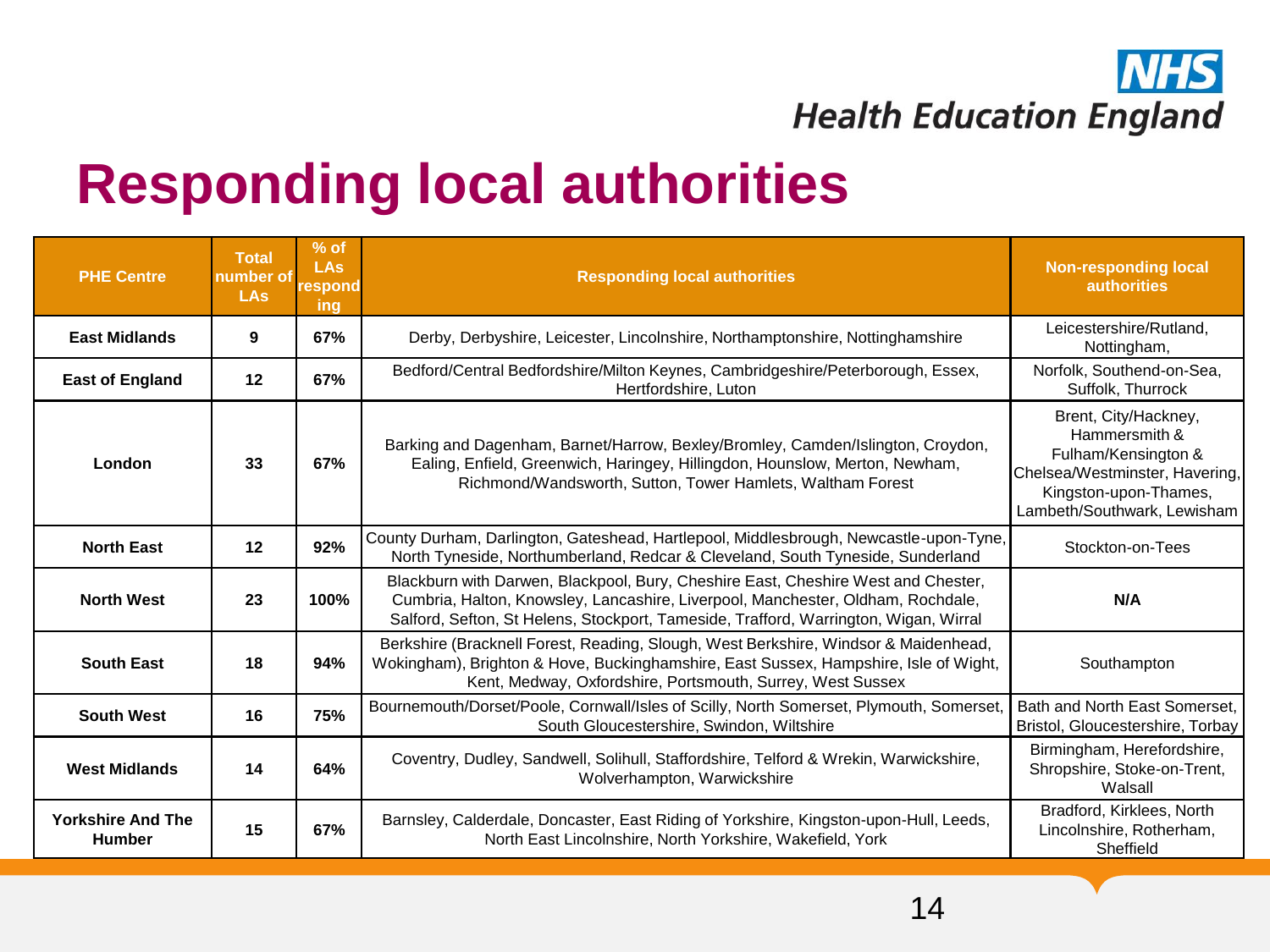

### **Public health consultants**

| <b>Region</b>                      | <b>PHC-FTE</b> in<br>responding<br><b>LAs</b> | <b>Total PHC -</b><br>estimated FTE in<br>all LAs,<br>extrapolation<br>based on%<br>covered |  |
|------------------------------------|-----------------------------------------------|---------------------------------------------------------------------------------------------|--|
| <b>London</b>                      | 43                                            | 61                                                                                          |  |
| <b>Midlands and</b><br><b>East</b> | 61                                            | 89                                                                                          |  |
| <b>North</b>                       | 81                                            | 94                                                                                          |  |
| <b>South</b>                       | 72                                            | 85                                                                                          |  |
| <b>EM</b>                          | 18                                            | 24                                                                                          |  |
| <b>EoE</b>                         | 22                                            | 31                                                                                          |  |
| <b>LDN</b>                         | 43                                            | 61                                                                                          |  |
| <b>NE</b>                          | 17                                            | 19                                                                                          |  |
| <b>NW</b>                          | 45                                            | 45                                                                                          |  |
| <b>SE</b>                          | 38                                            | 39                                                                                          |  |
| <b>SW</b>                          | 34                                            | 46                                                                                          |  |
| <b>WM</b>                          | 21                                            | 34                                                                                          |  |
| Y&H                                | 19                                            | 30                                                                                          |  |
| <b>Total</b>                       | 257                                           | 329                                                                                         |  |

- Based on the sample of responding local authorities, there were approximately **329 (+/- 15) FTE** public health consultants in post as of April-June 2017.
- There are on average **just over 2 FTE** consultants per local authority, equating to **just under 6 consultants** per million population employed in local authorities.
- The **South West** have the most consultants, both per local authority (2.9) and per million population (8.4). The **North East have the fewest per local authority** (1.5)**; the South East per million population** (4.4)**.** These results are likely to reflect local dynamics, for example the size of local authorities by population.

#### **Number of public health consultants in 2017, per local authority and per million population**

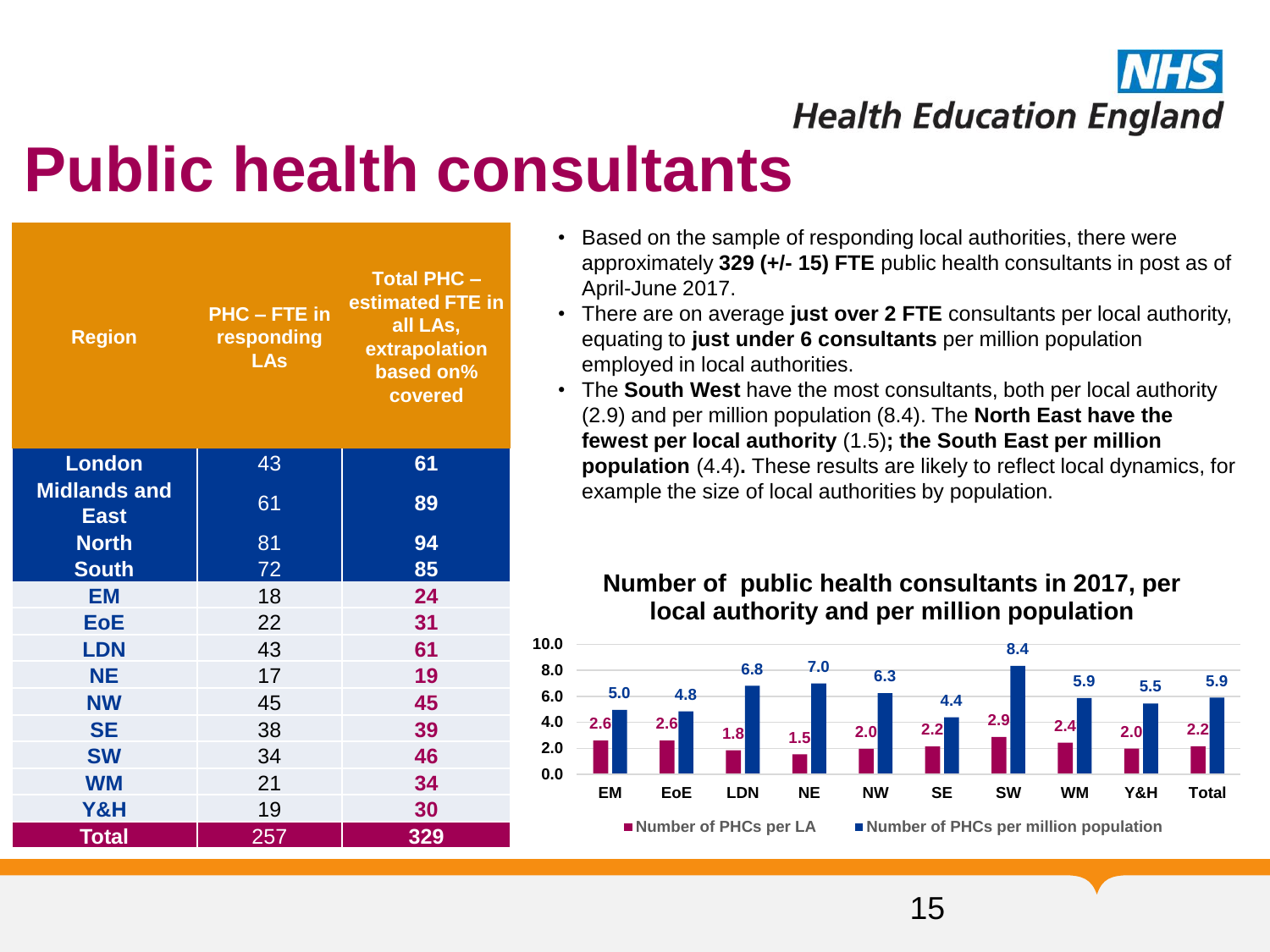

## **Directors of Public Health**

| <b>Region</b>            | <b>DsPH-FTE</b> in<br>responding LAs | <b>Total DsPH-</b><br>estimated<br>FTE in all<br>LAs,<br>extrapolated<br>based on<br>number of<br><b>local</b><br><b>authorities</b> |  |
|--------------------------|--------------------------------------|--------------------------------------------------------------------------------------------------------------------------------------|--|
| <b>London</b>            | 18                                   | 27                                                                                                                                   |  |
| <b>Midlands and East</b> | 19                                   | 28                                                                                                                                   |  |
| <b>North</b>             | 40                                   | 46                                                                                                                                   |  |
| <b>South</b>             | 20                                   | 23                                                                                                                                   |  |
| <b>EM</b>                | 5                                    | $\overline{7}$                                                                                                                       |  |
| <b>EoE</b>               | 5                                    | 8                                                                                                                                    |  |
| <b>LDN</b>               | 18                                   | 27                                                                                                                                   |  |
| <b>NE</b>                | 10                                   | 11                                                                                                                                   |  |
| <b>NW</b>                | 20                                   | 20                                                                                                                                   |  |
| <b>SE</b>                | 11                                   | 11                                                                                                                                   |  |
| <b>SW</b>                | 9                                    | 12                                                                                                                                   |  |
| <b>WM</b>                | 9                                    | 13                                                                                                                                   |  |
| Y&H                      | 10                                   | 15                                                                                                                                   |  |
| <b>Total</b>             | 97                                   | 124                                                                                                                                  |  |

- Based on the sample of responding local authorities, there were approximately **124 (+/- 6) FTE** Directors of Public Health in post as of 2017. We know that there is a total of **132 DPH** posts within the 152 local authorities.
- Overall, there are **about 0.8 FTE DsPH** per local authority, equating to **just over 2 FTE DsPH per million population** employed in local authorities.
- The **North East** have the most DsPH relative to population (4.1 per million), while the **East of England** have the fewest (1.2 per million). Again, these results are likely to reflect local dynamics, for example the size of local authorities by population.

#### **Number of Directors of Public Health, per local authority and per million population**

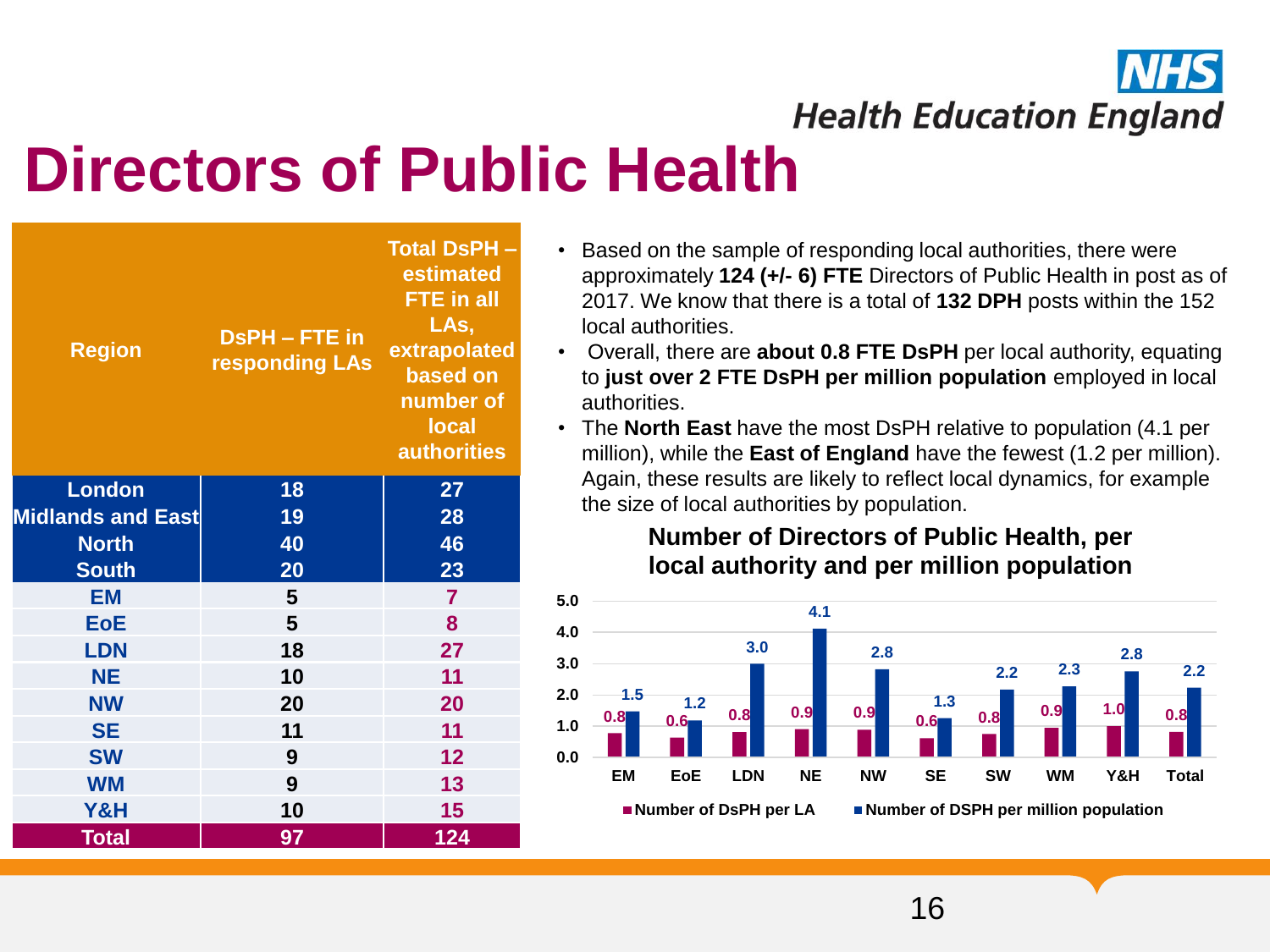#### 17

**Health Education England** 

#### **Comparison between 2015 and 2017 – specialist capacity**



\* For providing a comparison with 2015 FTE, we have estimated numbers using the same methodology as used for 2017 and the original 2015 data. This means the number for 2015 differs to that found by the CfWI (which is provided in slide 36), which used a different method of calculation. 2015 numbers here are approximately **+10 FTE** higher than the CfWI reported figure – as a result of using a different method of estimation.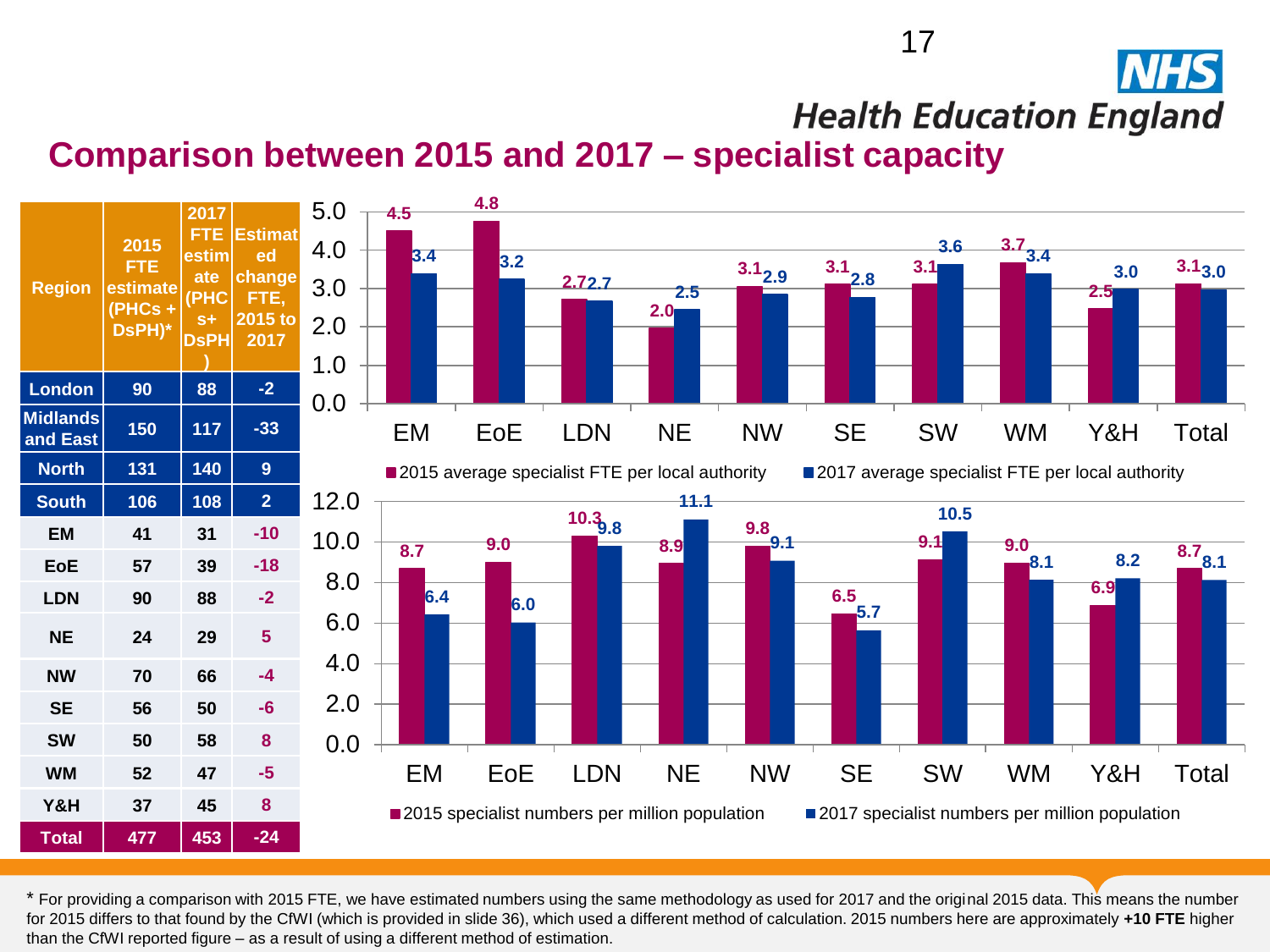

### **Gender**



- Overall, **approximately 70% of** local authority consultants and **just under 60% of**  Directors of Public Health in 2017 are female. **In total, approximately two thirds of all specialists in local authorities were female**
- The highest proportion of male specialists were in **Yorkshire and Humber** (44%) and the **East of England** (43%); the lowest proportion of male specialists were in the **West Midlands** (24%)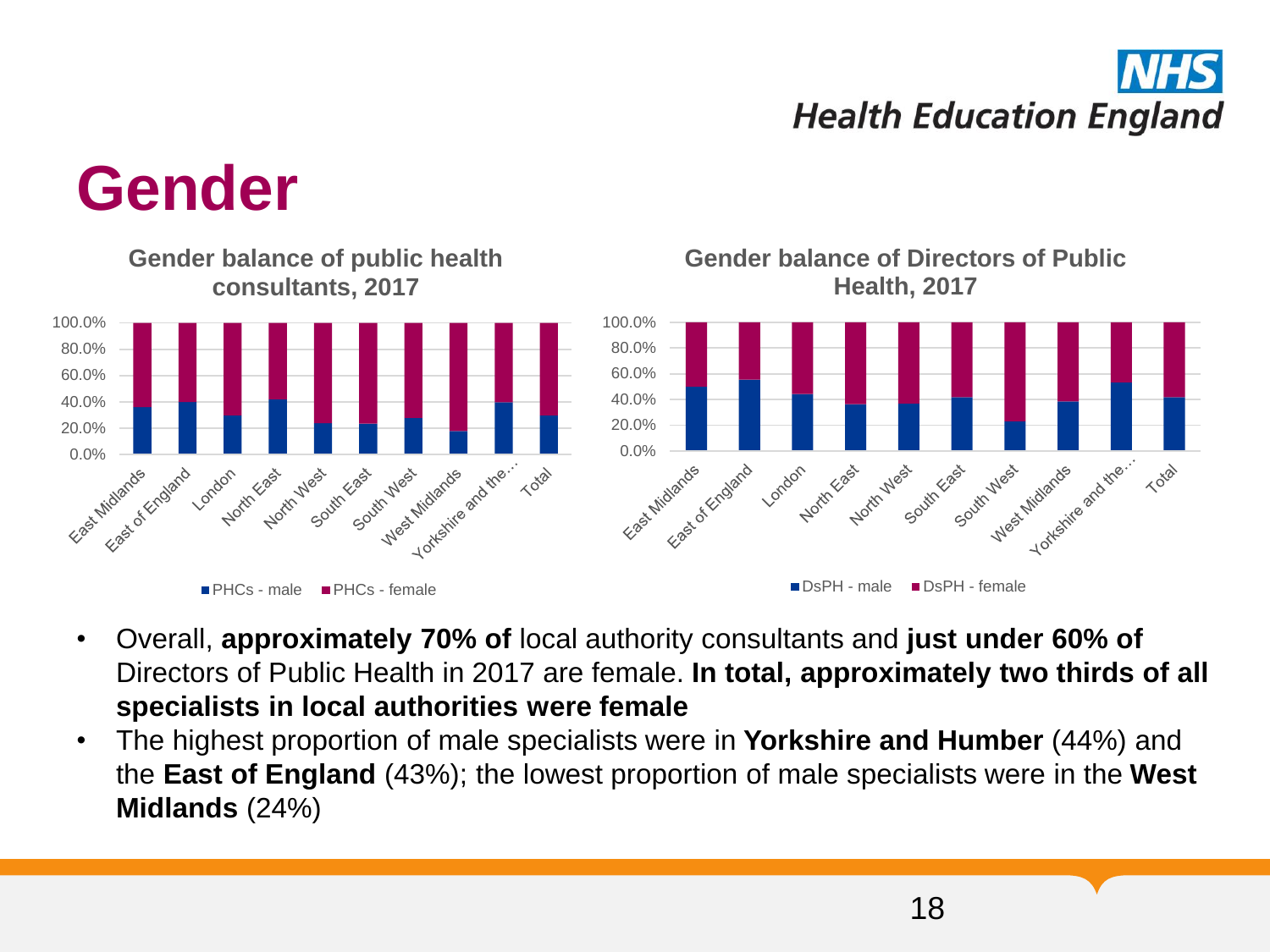

### **Age profile - consultants**



- The national age profile of estimated number of local authority public health consultants follows a classic bell curve distribution, with the median age group of consultants aged **45-49**
- **Just under 40% of consultants** aged over 50 years or older nationally
- At regional level there is some variation West Midlands and Yorkshire and Humber has an older age profile, with 44% of consultants aged 50 or older; in East of England only 13% of consultants are aged 50 or older.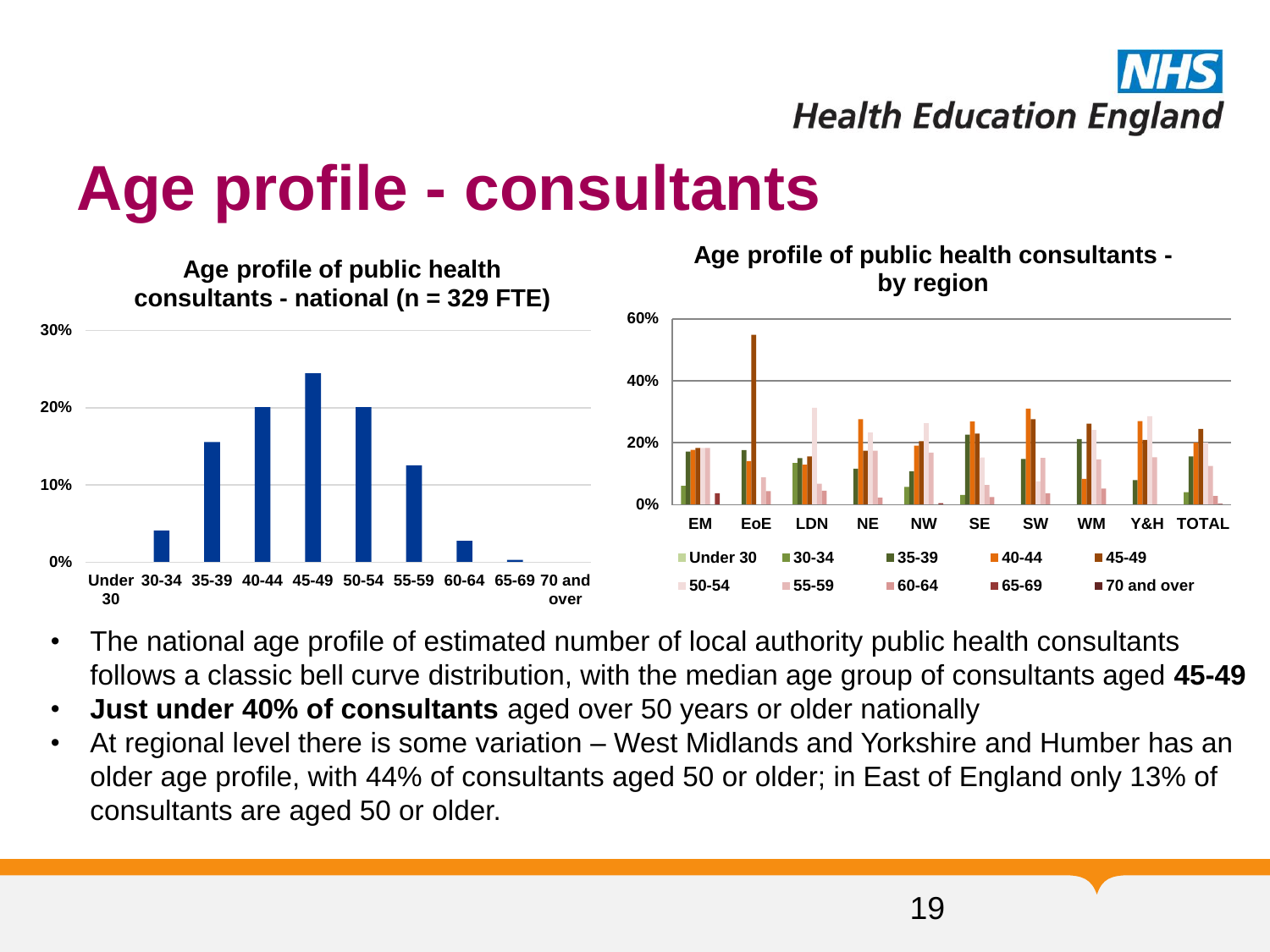

### **Age profile - DsPH**



- The national age profile of estimated number of local authority DsPH shows an older age distribution compared to consultants, with the median age group **50-54** - perhaps not unexpected given statutory role and highest PH leadership role in local authority
- **Just under 7 in 10 of DsPH** aged 50 or over nationally
- At regional level there is some variation all DsPH in East of England are aged 50 or over, while only just over half are in the West Midlands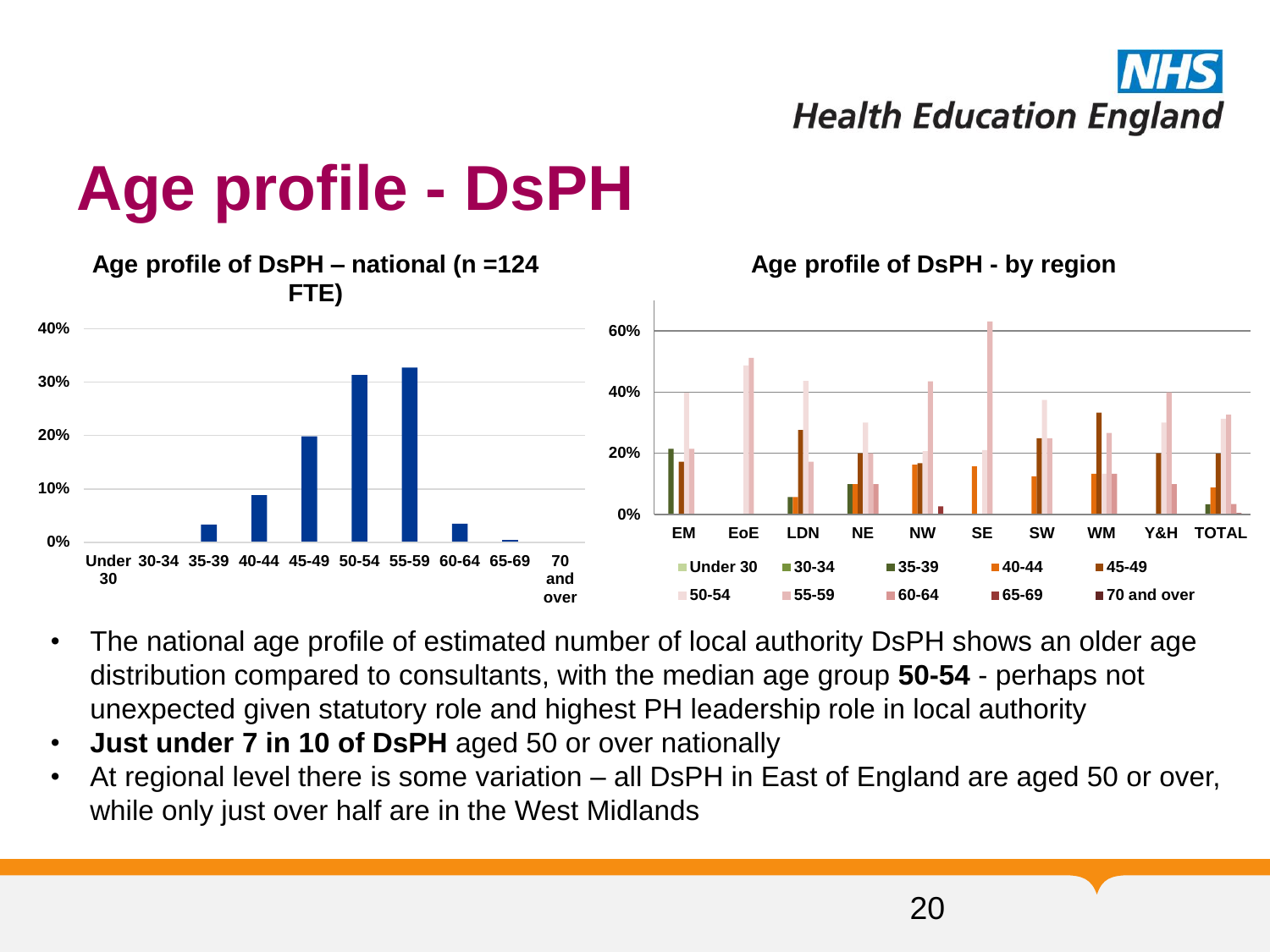

## **Registration body •** DsPH must be registered with either the

**% of PH consultants registered with GMC or UKPHR in each region**



#### **% of DsPH registered with GMC or UKPHR in each region**



- General Medical Council (GMC), General Dental Council (GDC) or UK Public Health Register (UKPHR)
- Registration is compulsory for medical and dental consultants, and voluntary for those from other backgrounds (in practice, registration is a pre-requisite for recruitment)
	- **Overall, approximately 70% of specialists in local authorities are UKPHR registered; just under 30% are GMC registered**
- Just over 25% of consultants in local authorities and just under 40% of DsPH are GMC registered
- Fewer than 10 consultants in local authorities are GDC registered or hold dual registration
- The highest proportion of GMC registrants are the in East of England (39% all specialists); the smallest are in the North East (15%)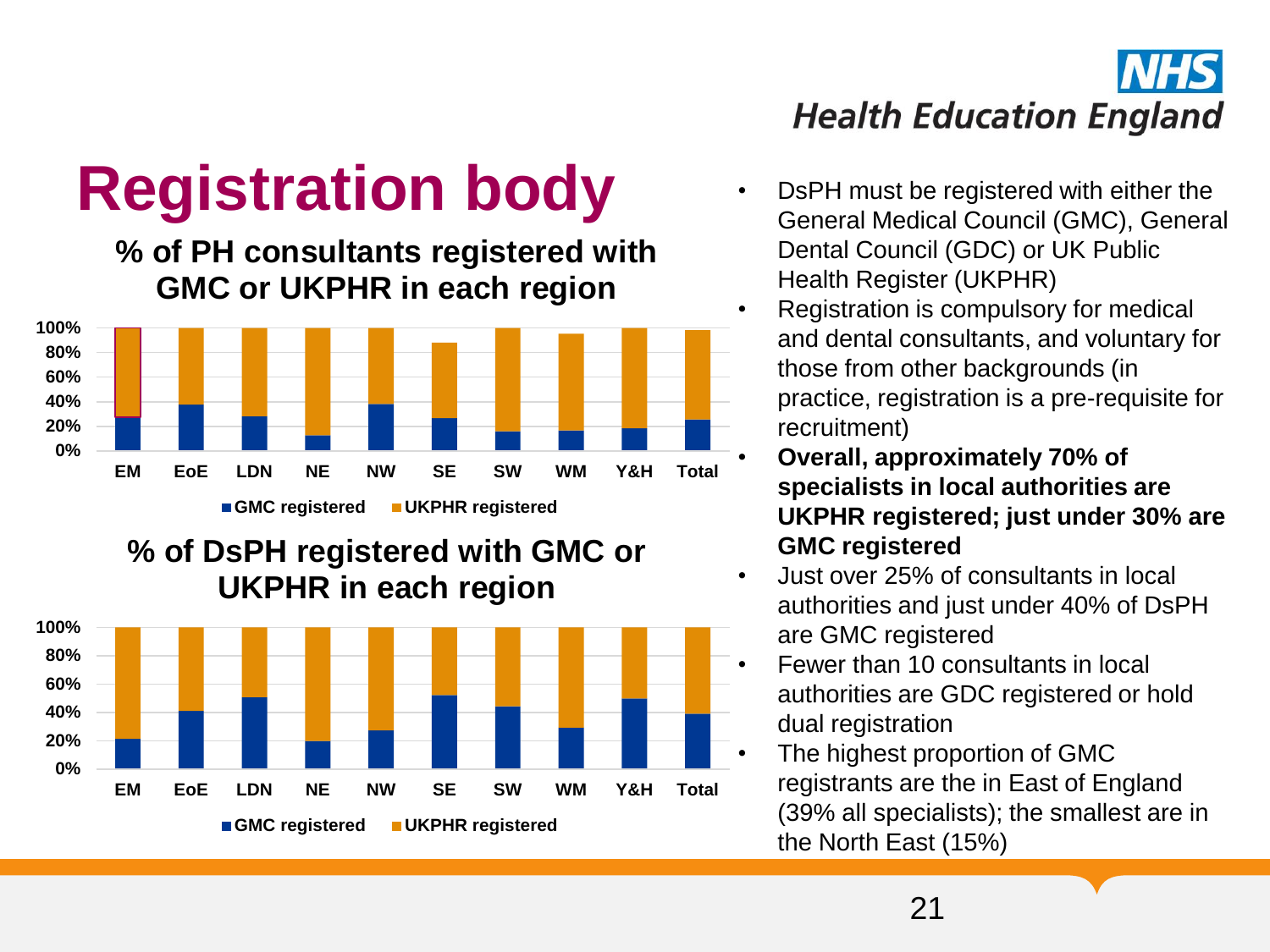### **Contractual status**

**7% 3% 3% Contractual status of public health consultants, 2017 ( n = 329 FTE)**



**Permanent • Fixed Term / Temporary** 

**- On loan/on secondment • Acting up** 

**Contractual status of Directors of Public Health, 2017 (n = 124 FTE)**



**Permanent**

**Fixed term/interim/on loan/on secondment/acting up**

**Contractual status of public health consultants - by region**



**Permanent Fixed term/temporary On loan/on secondment Acting up**





22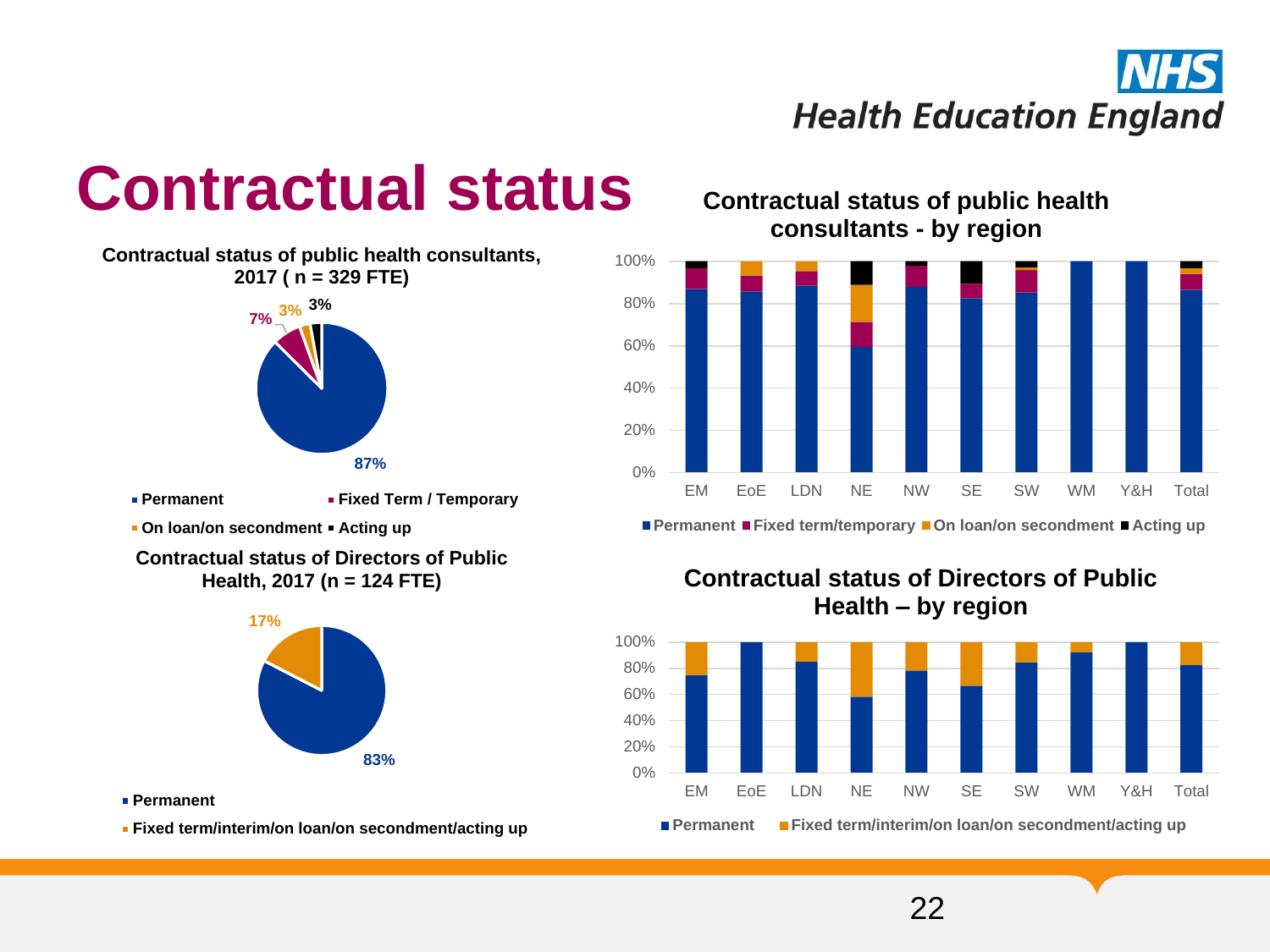

## **Vacant and unfilled posts**



#### **Unfilled posts** =

Establishment posts currently not filled (i.e. empty posts currently not being filled by local authorities, or being filled by temporary appointments)

**Vacant posts** = posts currently advertised as vacant (i.e. local authorities actively recruiting to fill posts)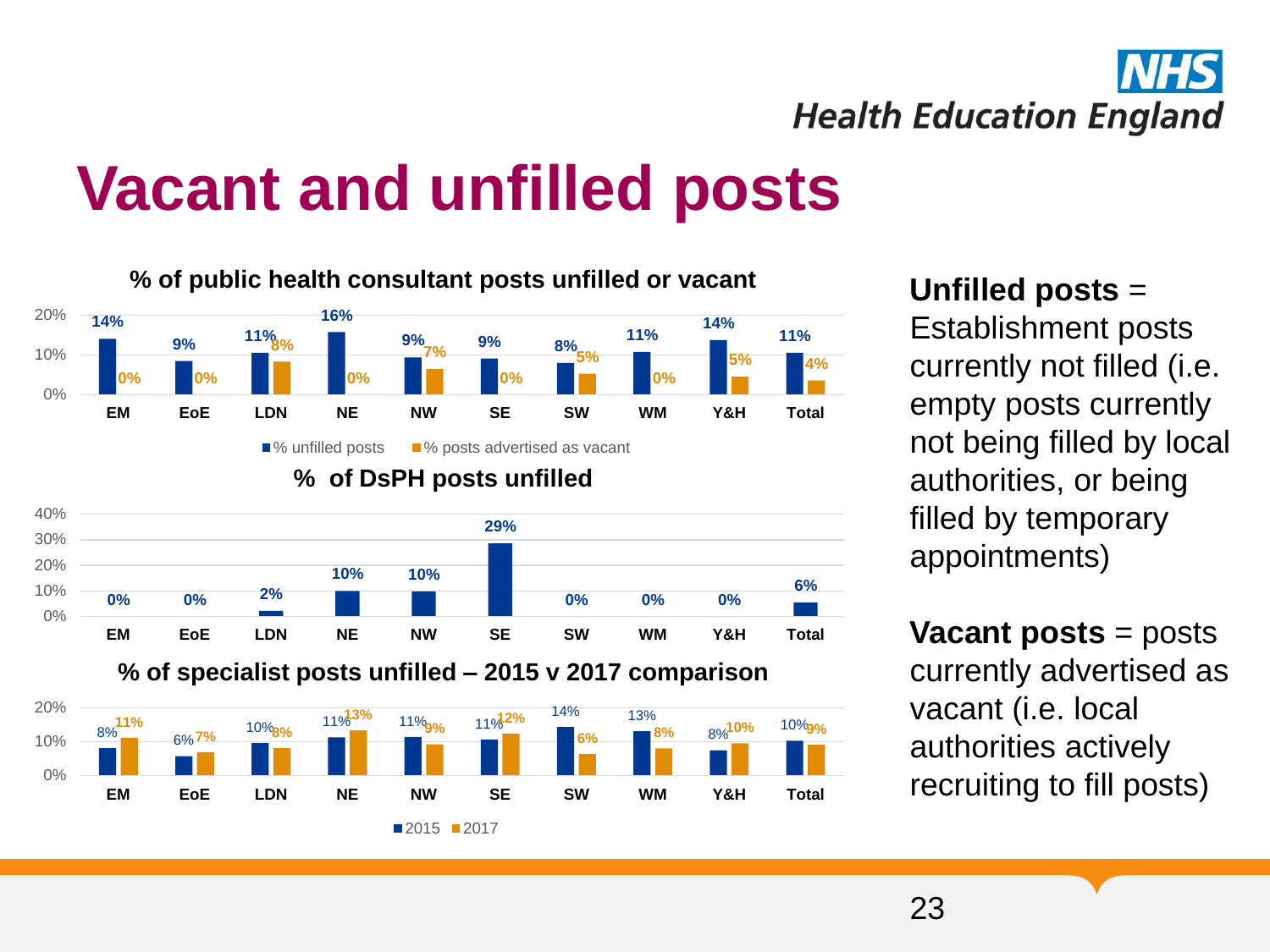

### **Summary: local authorities**

#### **Summary of findings**

- **Based on the responses to our survey, we estimate there were approximately 329 FTE consultants and 124 FTE Directors of Public Health in local authorities as of April 2017**
- **There has been a reduction in overall specialist capacity by about 5% since 2015. Changes, however, vary across the regions**
- **The median age of consultants was 45-49; for Directors of Public Health this was 50-54**
- **Only approximately 25% of consultants and approximately 40% of Directors of Public Health were registered with the GMC, with the majority registered with the UKPHR**
- **Just under nine in ten consultants and just over eight of ten Directors of Public Health on permanent contracts**
- **11% of consultant posts and 6% of Director of Public Health posts unfilled; 4% of consultant posts and no Director of Public Health posts vacant**
- **No data was available on nationality of staff**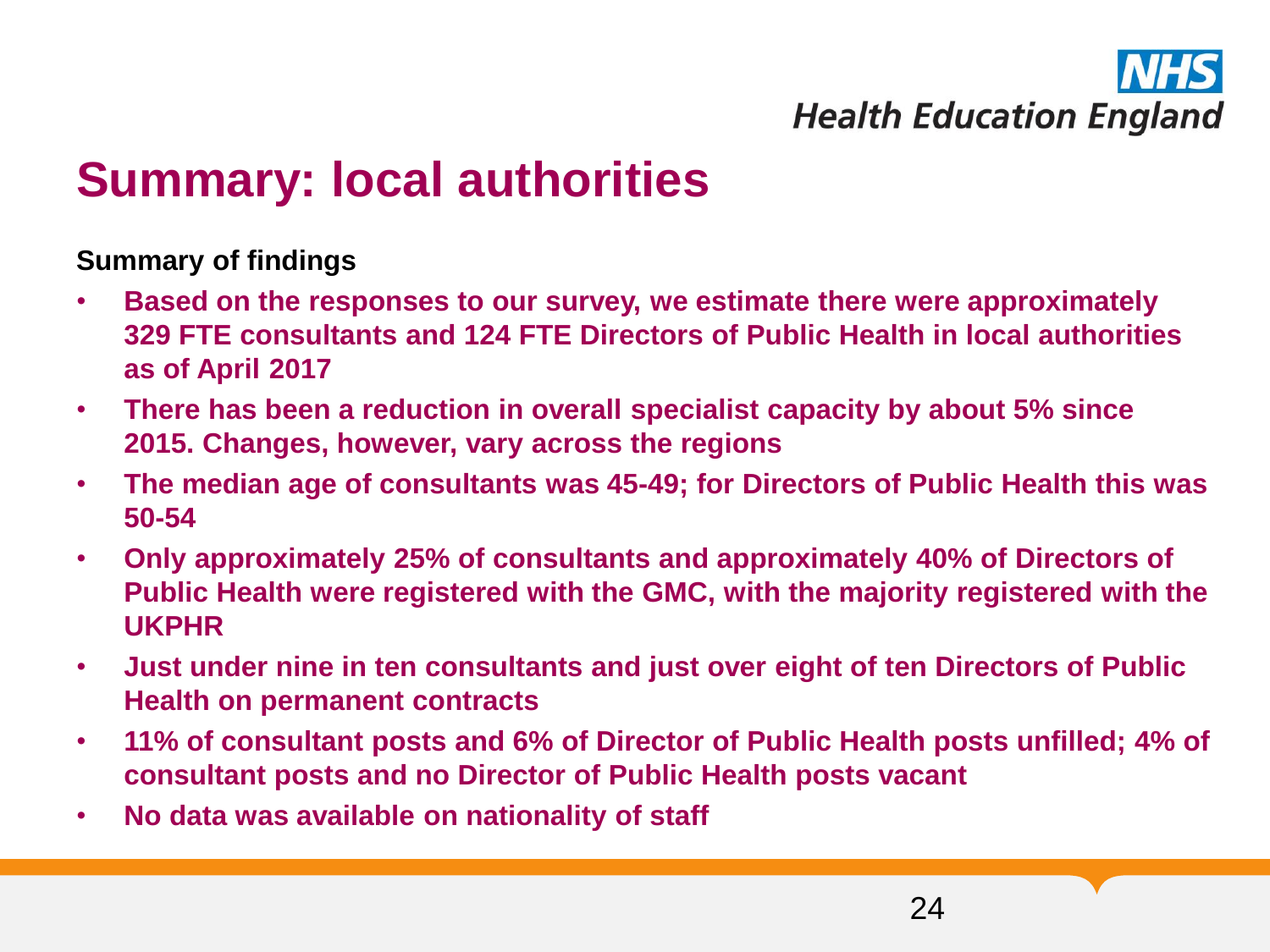

### **3. Findings from PHE and the NHS**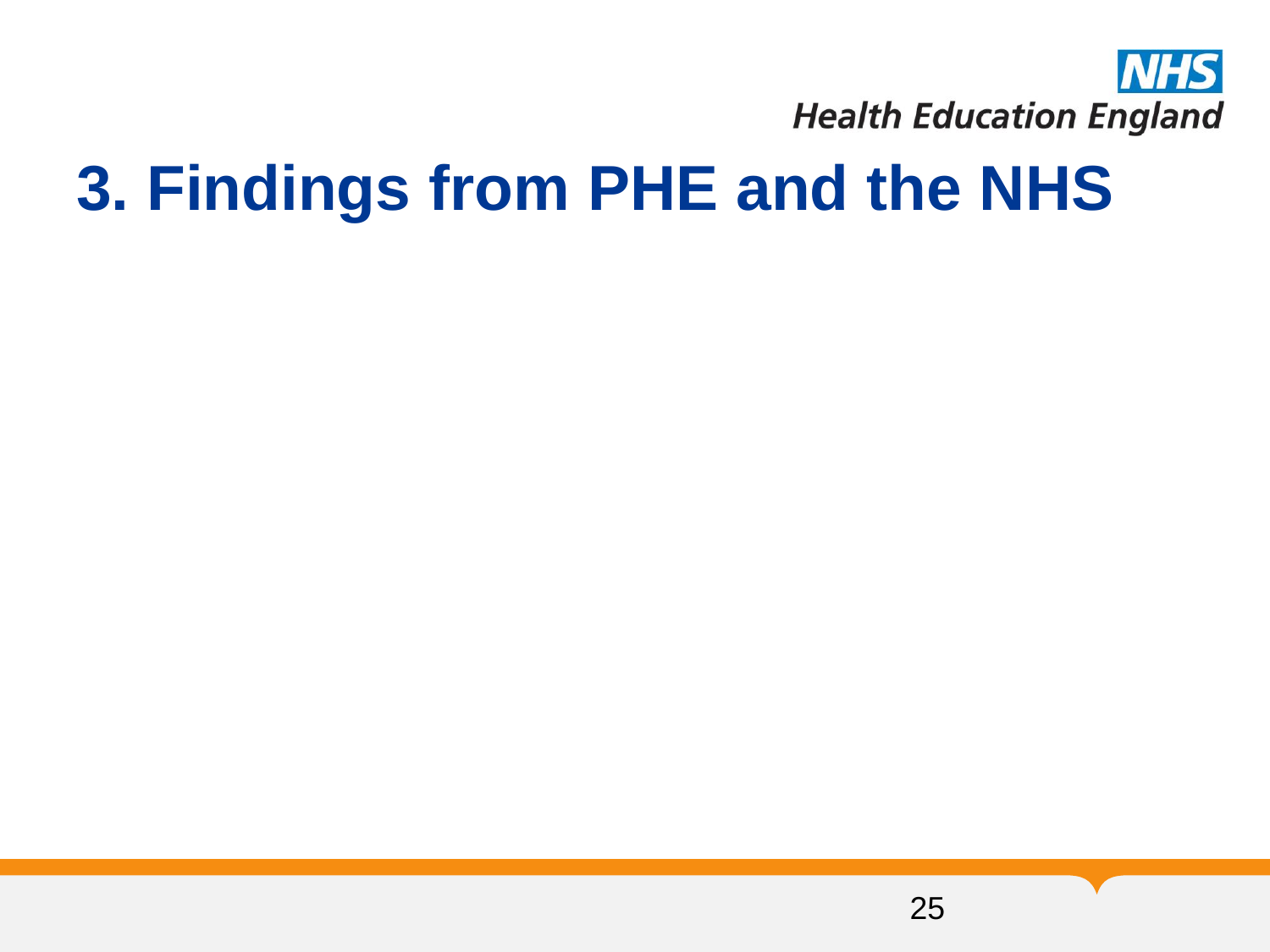## **Methodology**

- **Numbers of staff working in PHE and in the NHS are recorded in the Electronic Staff Record**
- **HEE has access to registration data from the General Medical Council and the General Dental Council,** which is used to check flows between training and entering the NHS workforce
- **HEE currently does not have access to UK Public Health Register data; however registration numbers are available in the public domain**
- **To confirm numbers working in PHE and in NHS organisations, our numbers are based on those recorded in the ESR as having a registration with the GMC, the GDC or the UKPHR in public health as of March 2017.** This provides numbers of public health registrants employed by either PHE or in the NHS
- **Registrations are in either:**
	- o Public health medicine or epidemiology (GMC)
	- o Dental public health (GDC)
	- o Public health, as either a defined specialist, dual specialist or generalist specialist (UKPHR).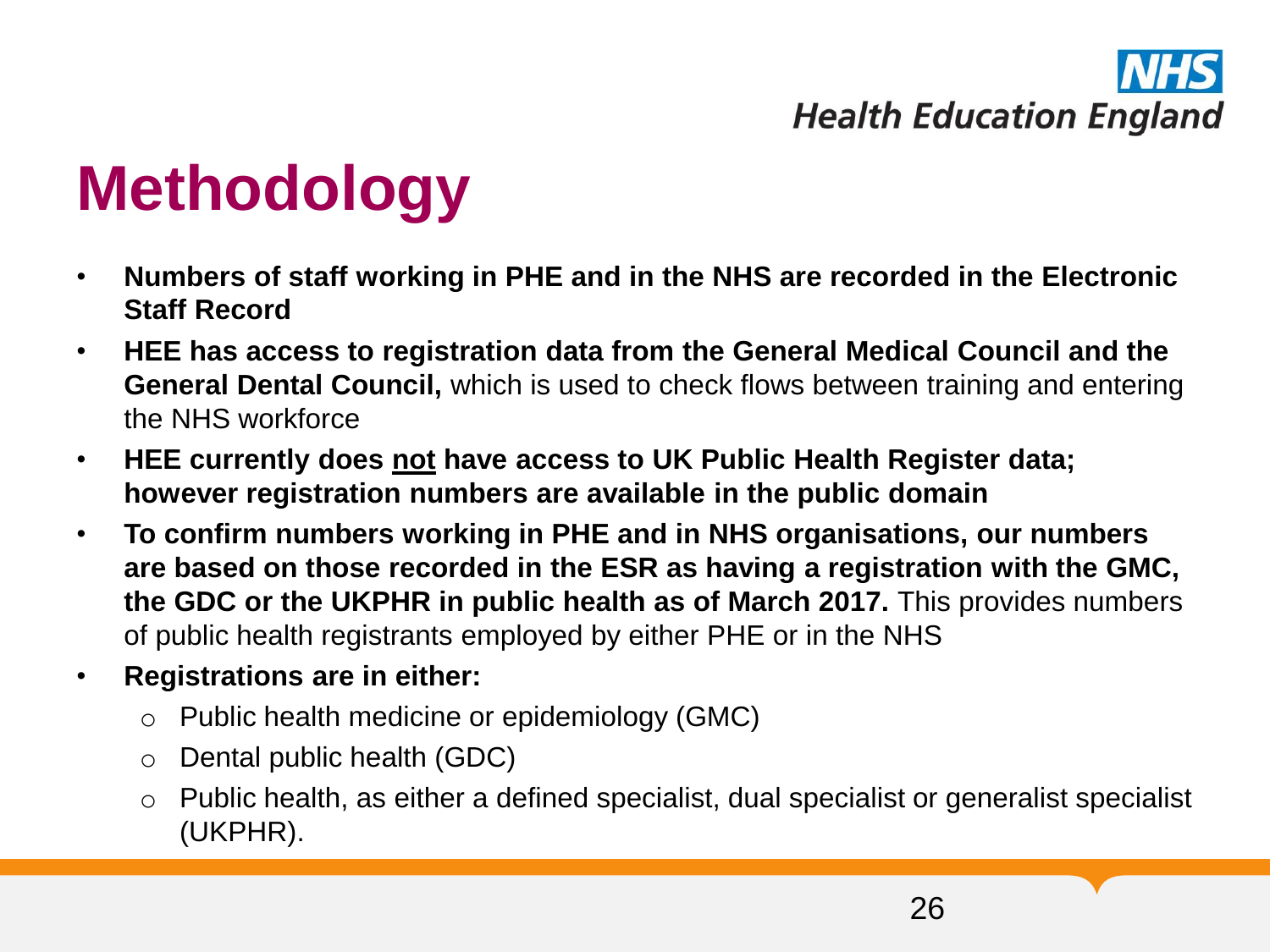

## **Number of PHE and NHS staff**

- Based on cross-checking of registration body number and the Electronic Staff Record, we estimate that there were in March 2017:
	- o **298** (272 FTE) in Public Health England;
	- o **13** (12 FTE) in NHS England;
	- o **7** (6 FTE) in the National Institute for Health and Clinical Excellence;
	- o **104** (60 FTE) in other NHS organisations/providers (i.e. trusts, CCGs, other arms length bodies)
- This gives a total of **422** (350 FTE) as recorded in the Electronic Staff Record, with an approximate participation rate of 0.83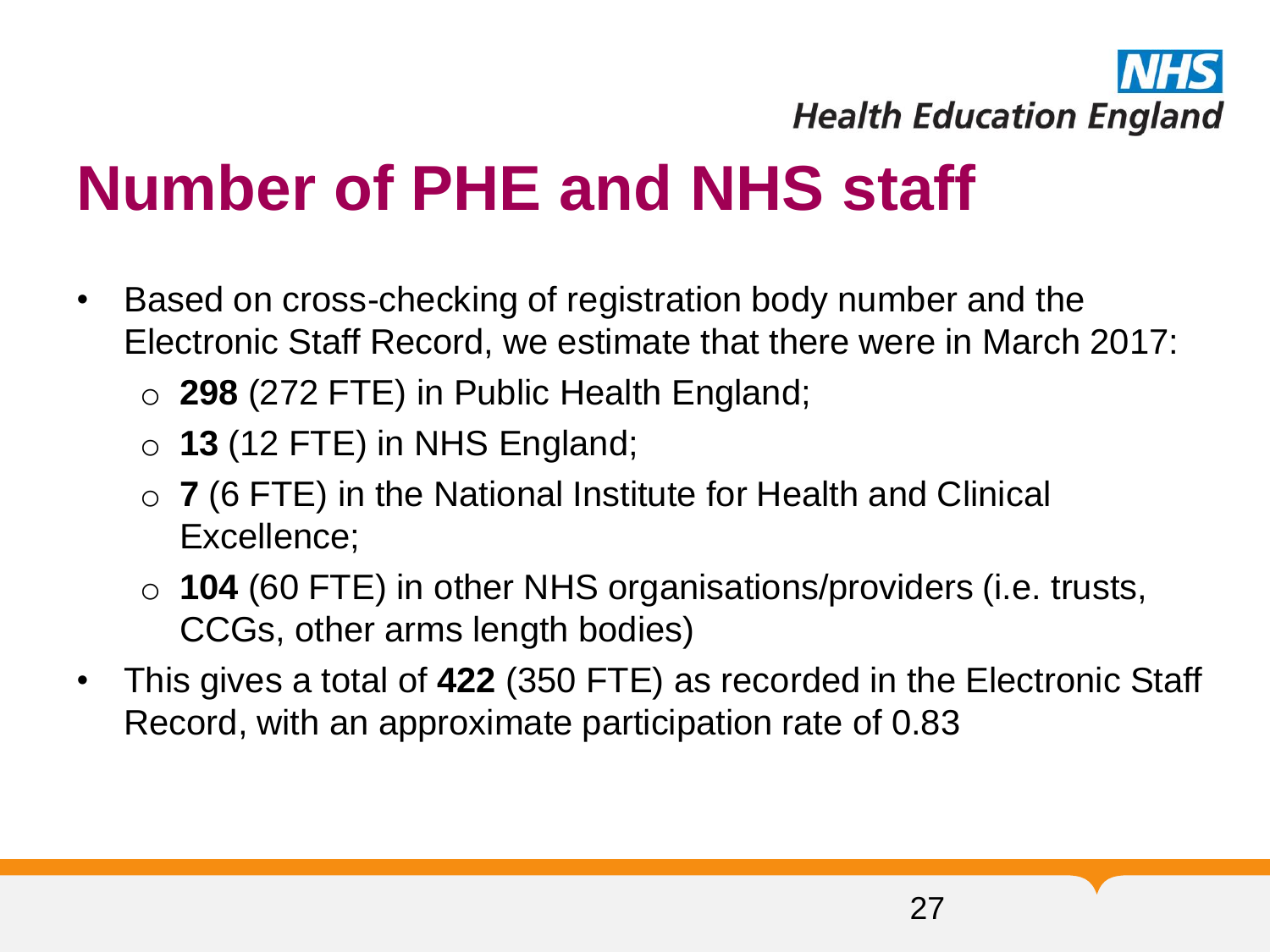

#### **0% 10% 20% 30% 40% 50% 60% 70% 80% 90% 100% PHE NHS TOTAL Gender balance in PHE and NHS, 2017 headcount Male HC Female HC 0% 10% 20% 30% 40% 50% 60% 70% 80% 90% 100% PHE NHS TOTAL Gender balance in PHE and NHS, 2017 - FTE Male FTE Female FTE**

**Gender balance**

- Overall, approximately 60% of specialists recorded in the Electronic Staff Record are female
- This is slightly lower compared to local authorities (where approximately two thirds are female)
- There are a higher proportion of women in PHE, compared to NHS organisations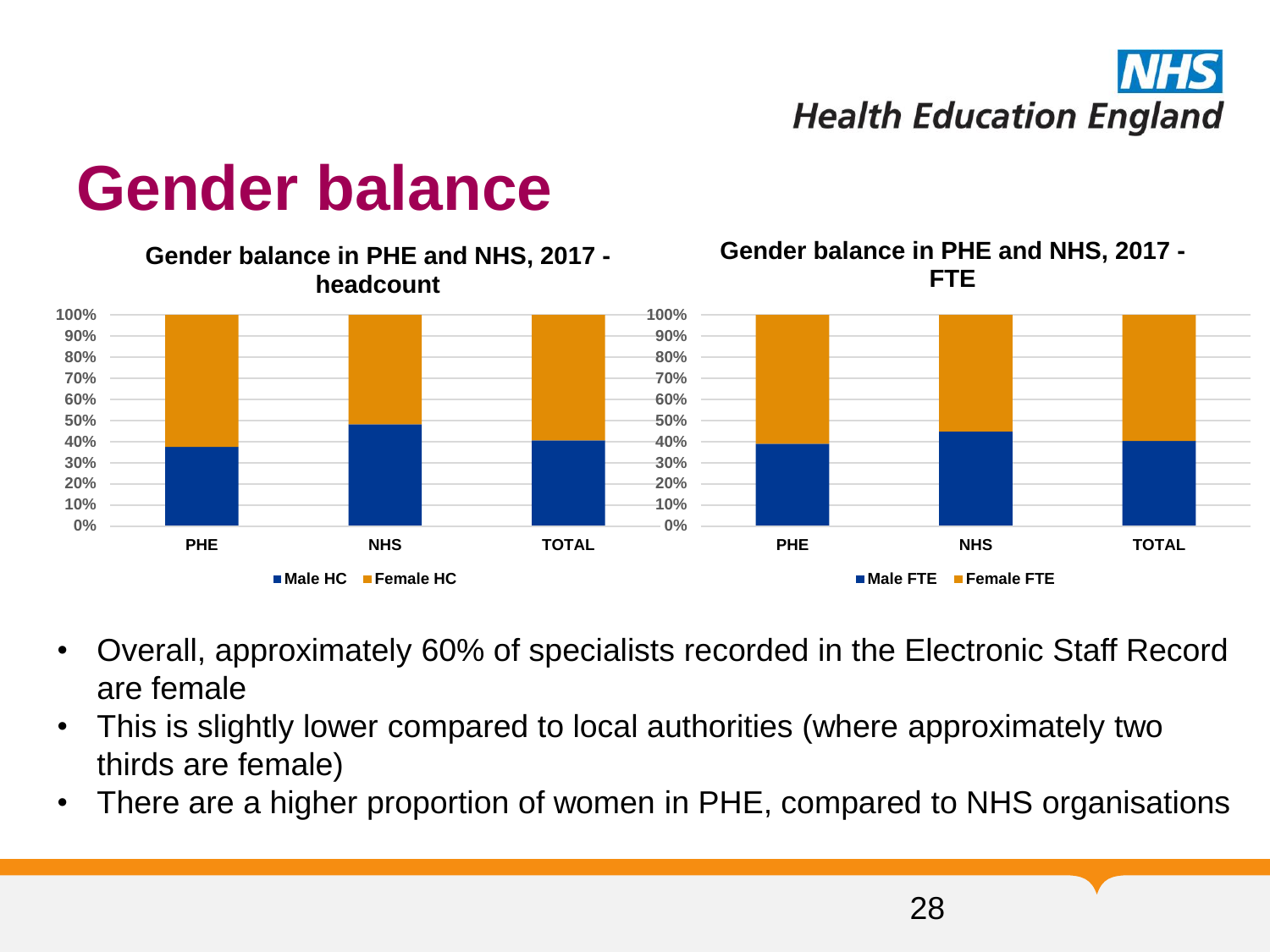29

## **Age profile**

- **The median age group for public health specialists as recorded in the ESR is 50-54 – similar to those of Directors of Public Health in local authorities**
- **Over 55% of specialists in PHE and NHS are aged 50 or over; approximately 30% are 55 or over**
- **Specialists in NHS have an older age profile than those in PHE**



**Age profile of public health specialists in PHE and NHS, 2017**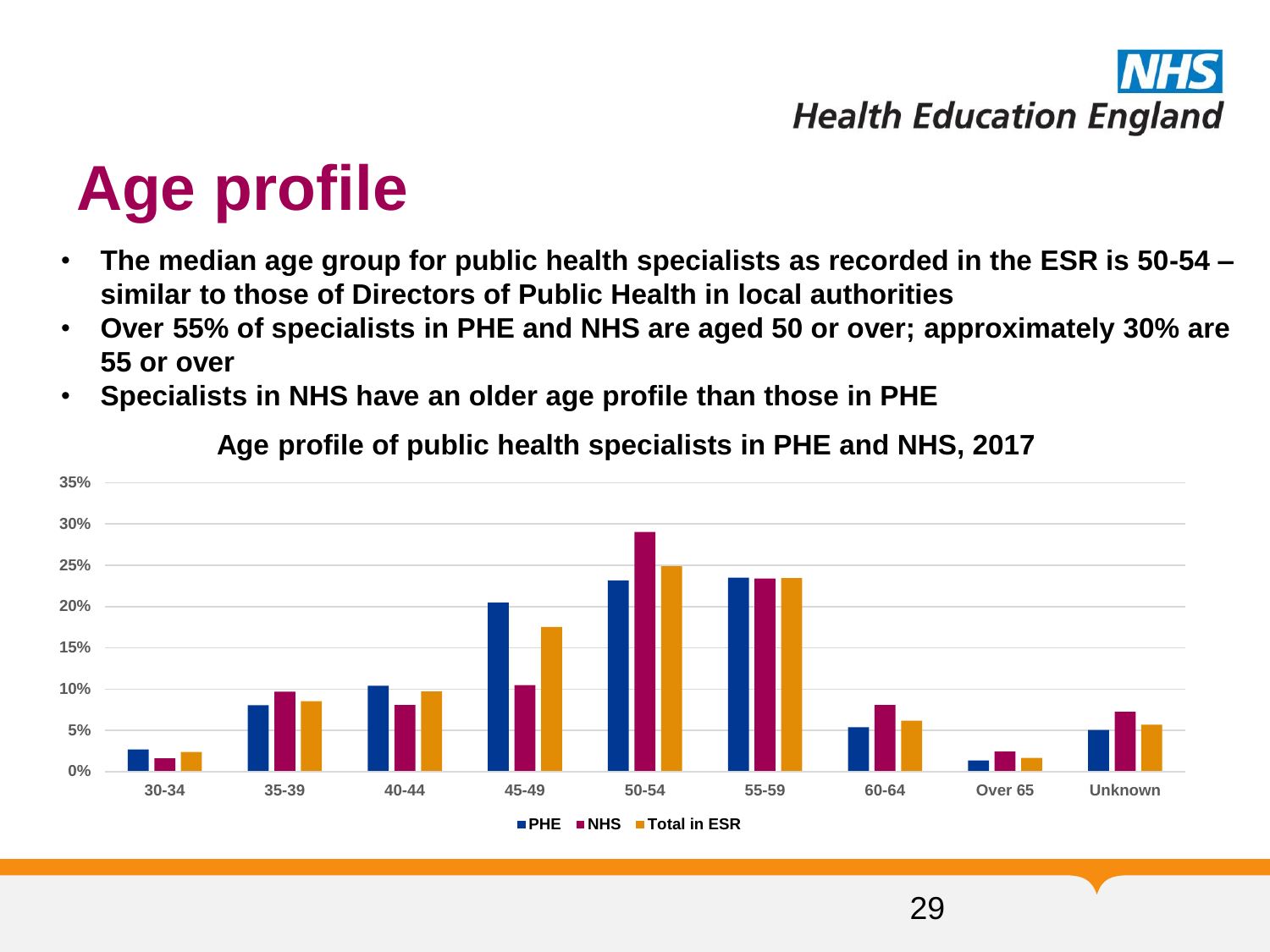## **Registration body**

**Registration body of public health specialists in PHE and NHS**



- **Approximately 80% of specialists in PHE and 95% of specialists in the NHS come from either a medical or dental background**
- **Overall, nearly 90% of specialists in ESR come from either a medical or dental background; this compares to only 30% in local authorities**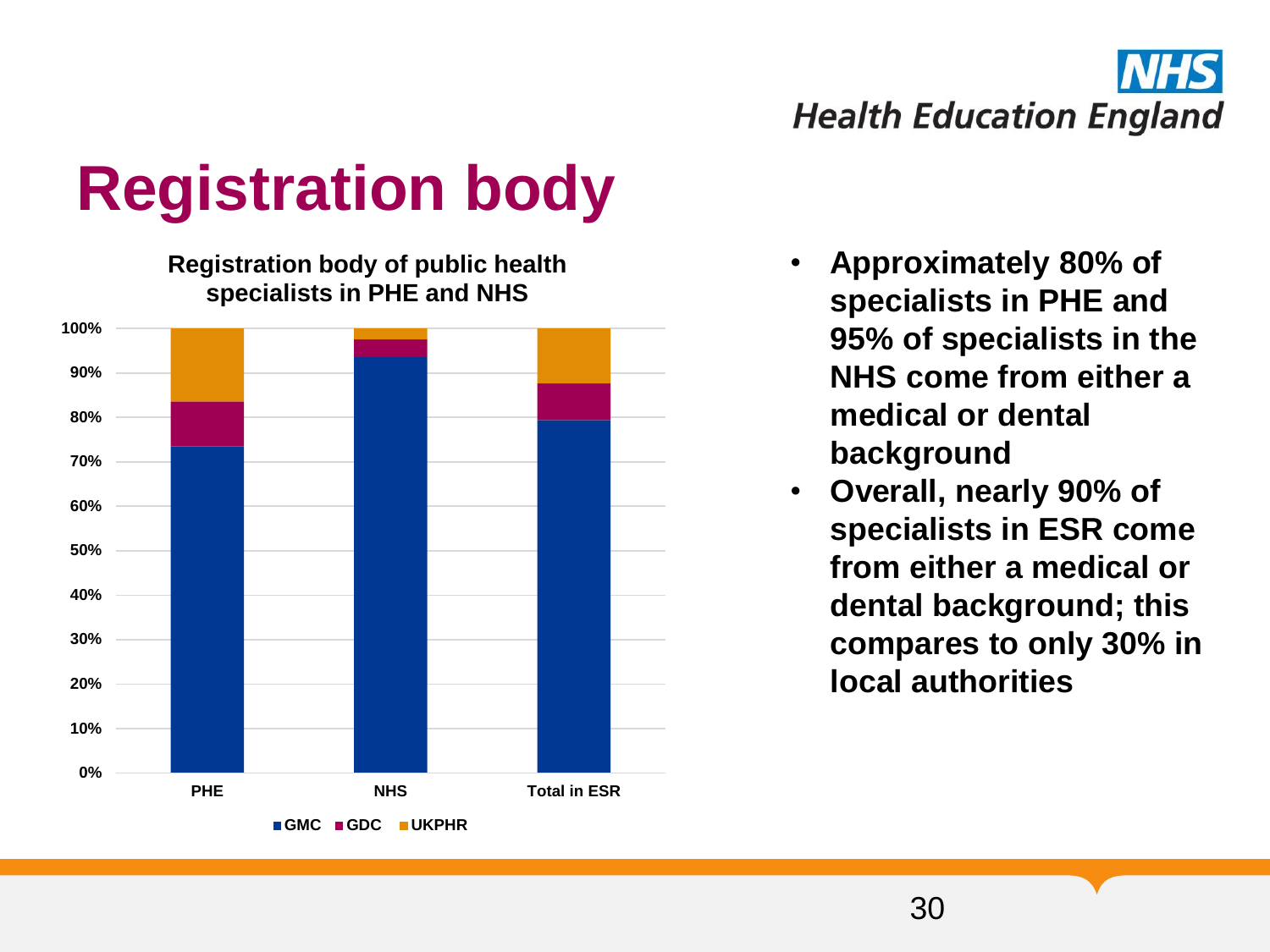

### **Contractual status**

**Contractual status of public health specialists in PHE and NHS, 2017**



- **Overall, 87% of public health consultants employed in PHE and NHS hold permanent posts; this is similar to the proportion holding consultant posts in local authorities**
- **A significant proportion of NHS posts are currently filled on a temporary basis, with just under a third of capacity being provided through temporary staff posts (i.e. fixed term and locum positions)**
- **By contrast only about 10% of capacity in PHE is filled by temporary staff, with the rest held by permanent staff**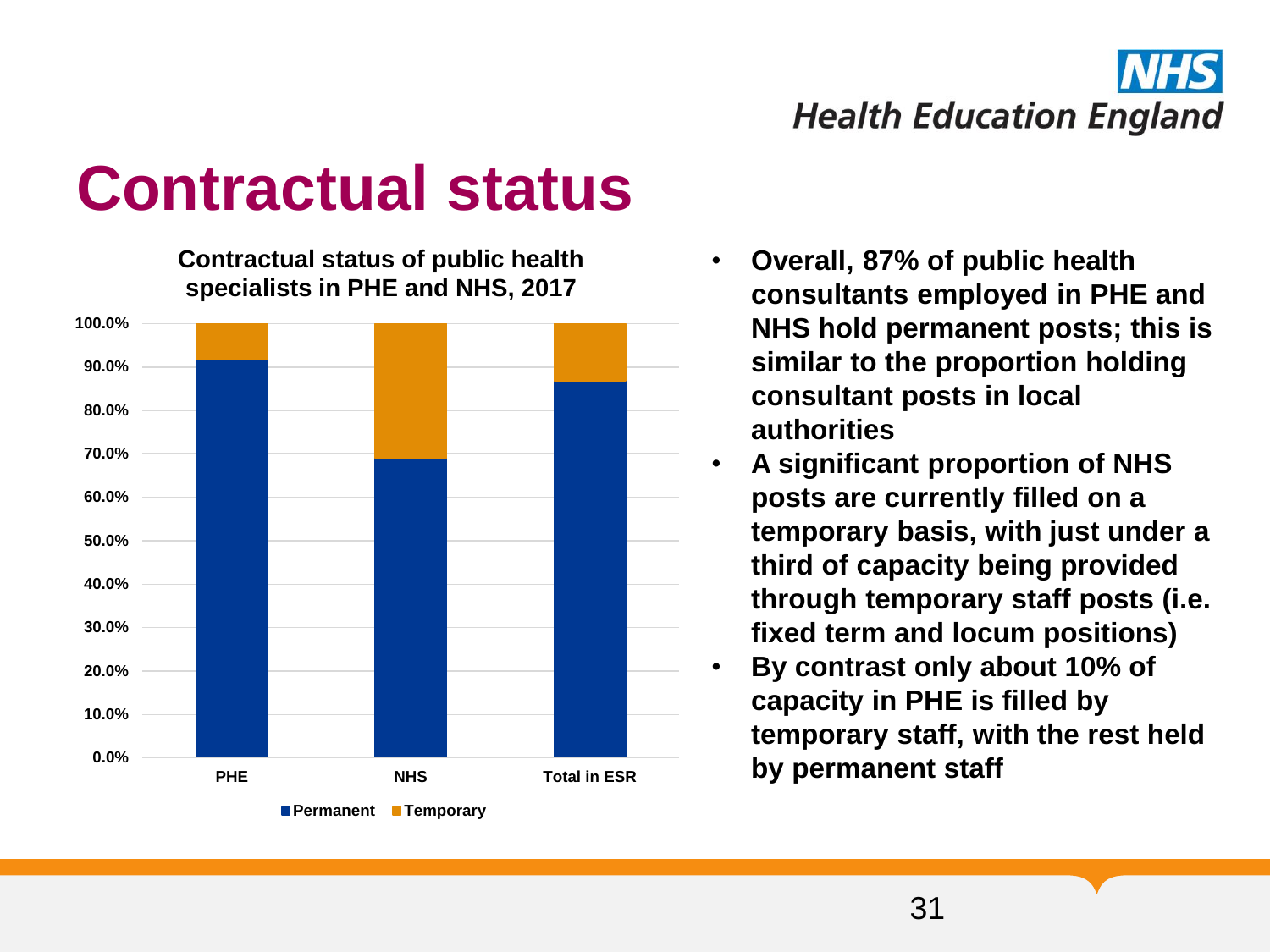

## **Nationality**

**0% 10% 20% 30% 40% 50% 60% 70% 80% 90% 100% PHE NHS Total in ESR Nationality of PHE and NHS staff, 2017 British EEA Non-EEA Unknown**

- **The vast majority of PHE and NHS staff are British nationals**
- **Overall, at least 9% of the public health specialist workforce recorded in ESR come from overseas; in the case of PHE this is at least 10%**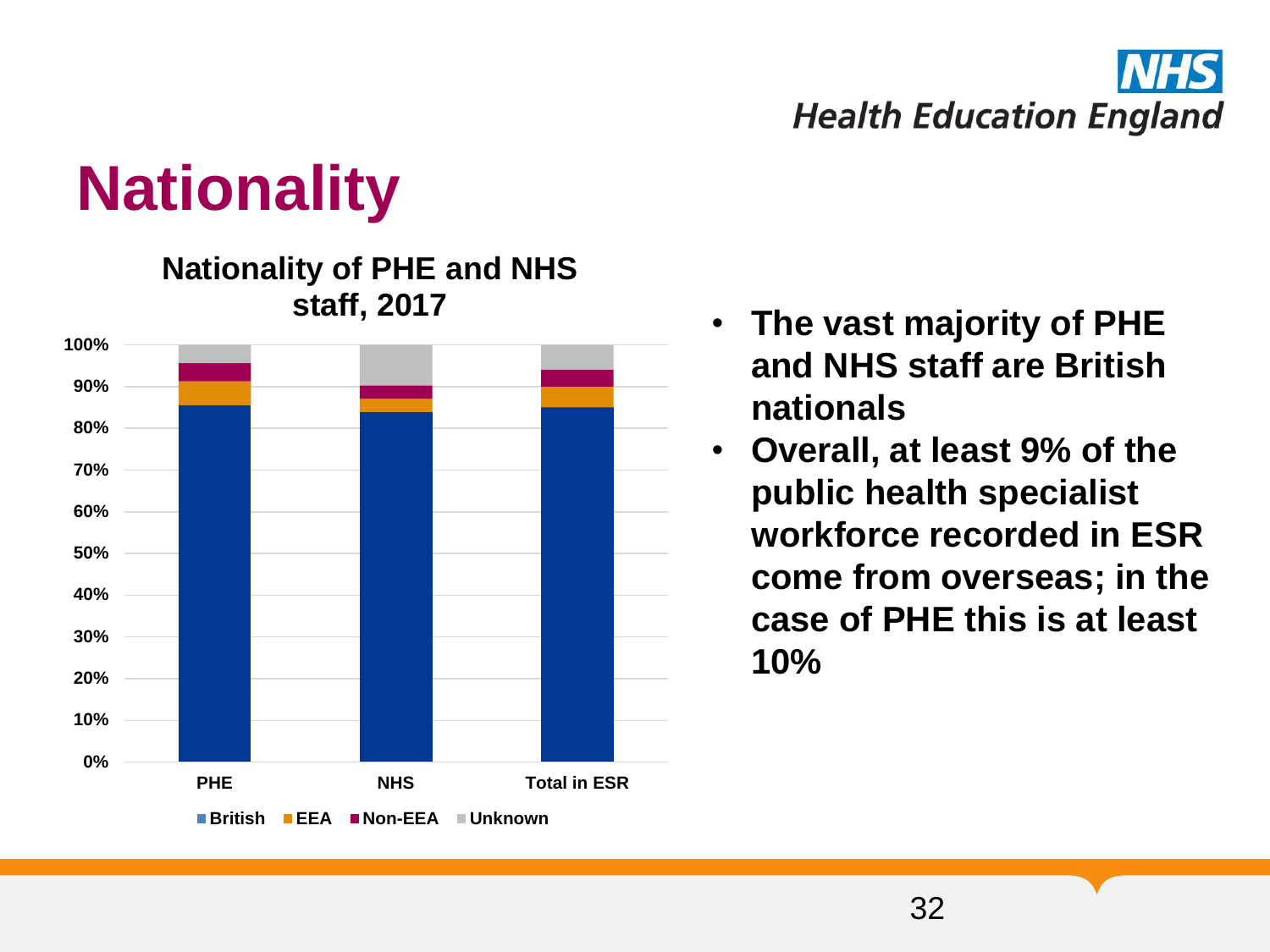### **Summary: PHE and NHS staff**

#### **Summary of findings**

- **In 2017 there were 298 (272 FTE) consultants employed in Public Health England holding public health registration, and 124 (78 FTE) consultants employed in NHS organisations**
- **PHE and NHS staff have a slightly older profile than local authorities, with 55% of staff aged over 50**
- **The majority of PHE and NHS staff are registered either with the GMC or GDC. This is different to the situation in local authorities, where the majority are registrants with the UKPHR**
- **While over 90% of public health specialist posts in PHE are permanent appointments, fewer than 70% of those in the NHS are**
- **Approximately 10% of PHE and NHS public health consultants are non-British nationals**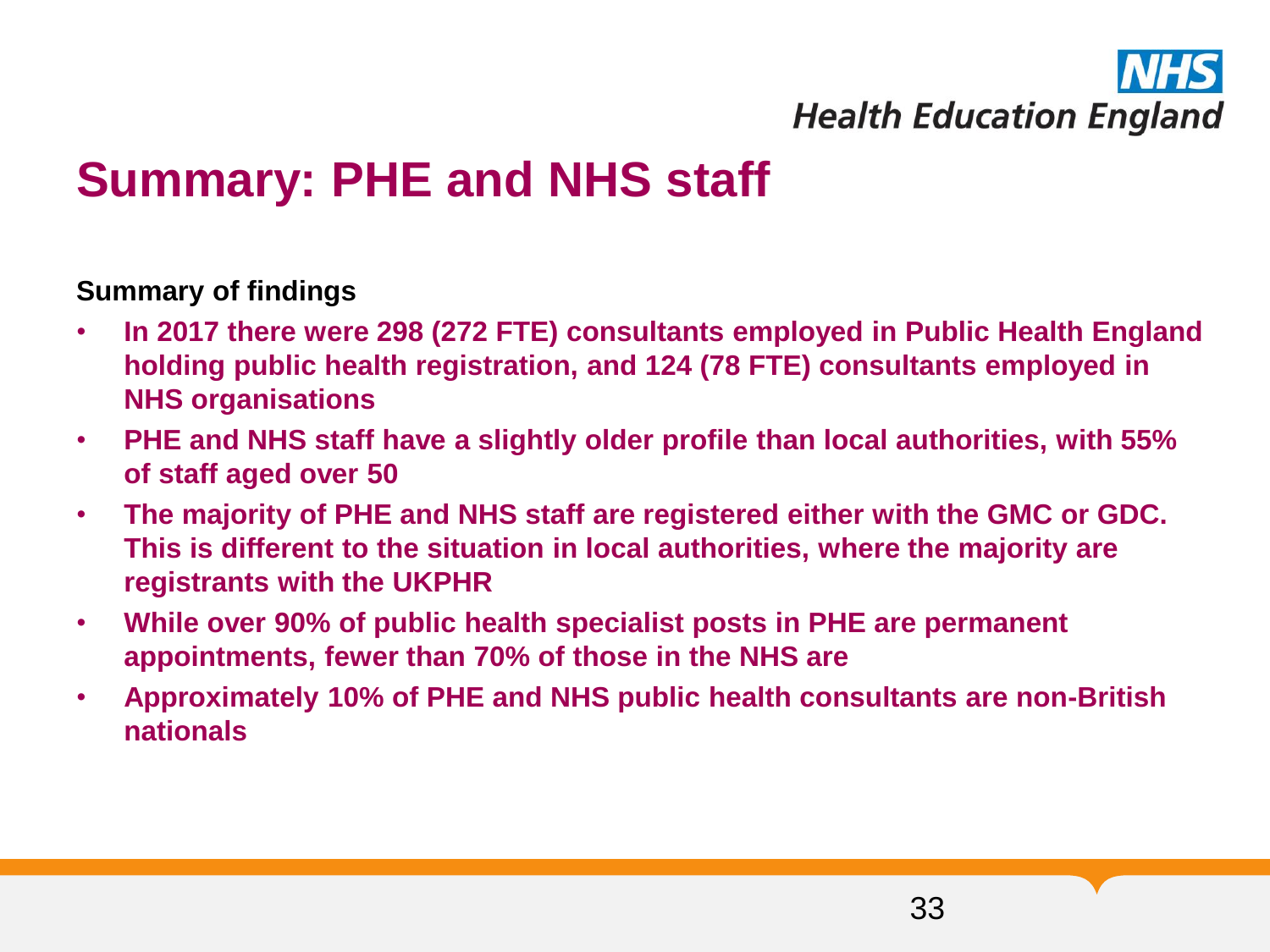

### **4. Findings from universities**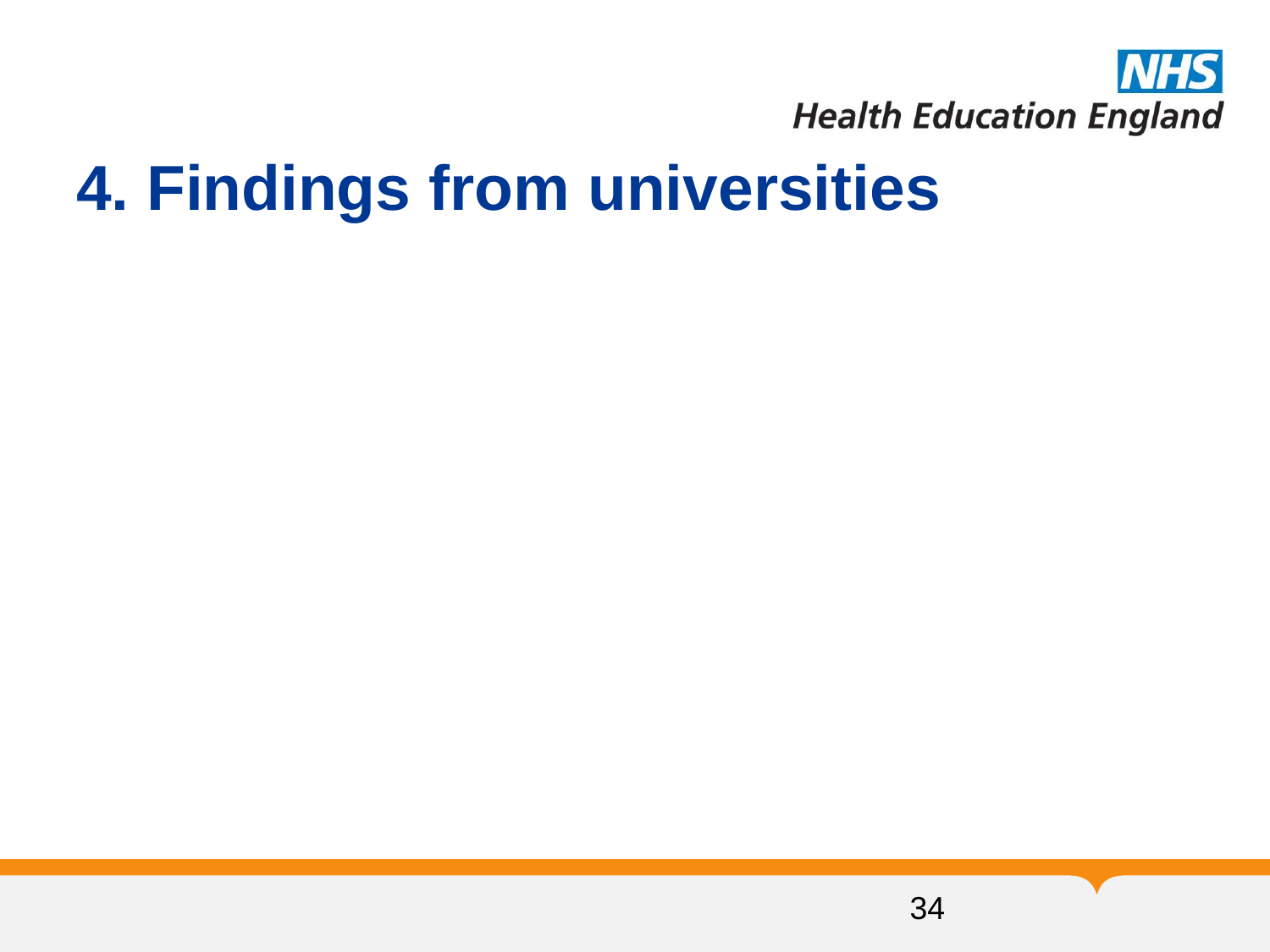## **Methodology**

- **The number of academics are recorded in staff data gathered by the Higher Education Statistics Agency (HESA)– the latest available is from the 2015/16 academic year**
- **The HESA staff record includes information on registration body and demographics of public health academics**
- **Numbers from the HESA Staff Record were triangulated with numbers tracked by Public Health England and the Medical and Dental Schools Councils**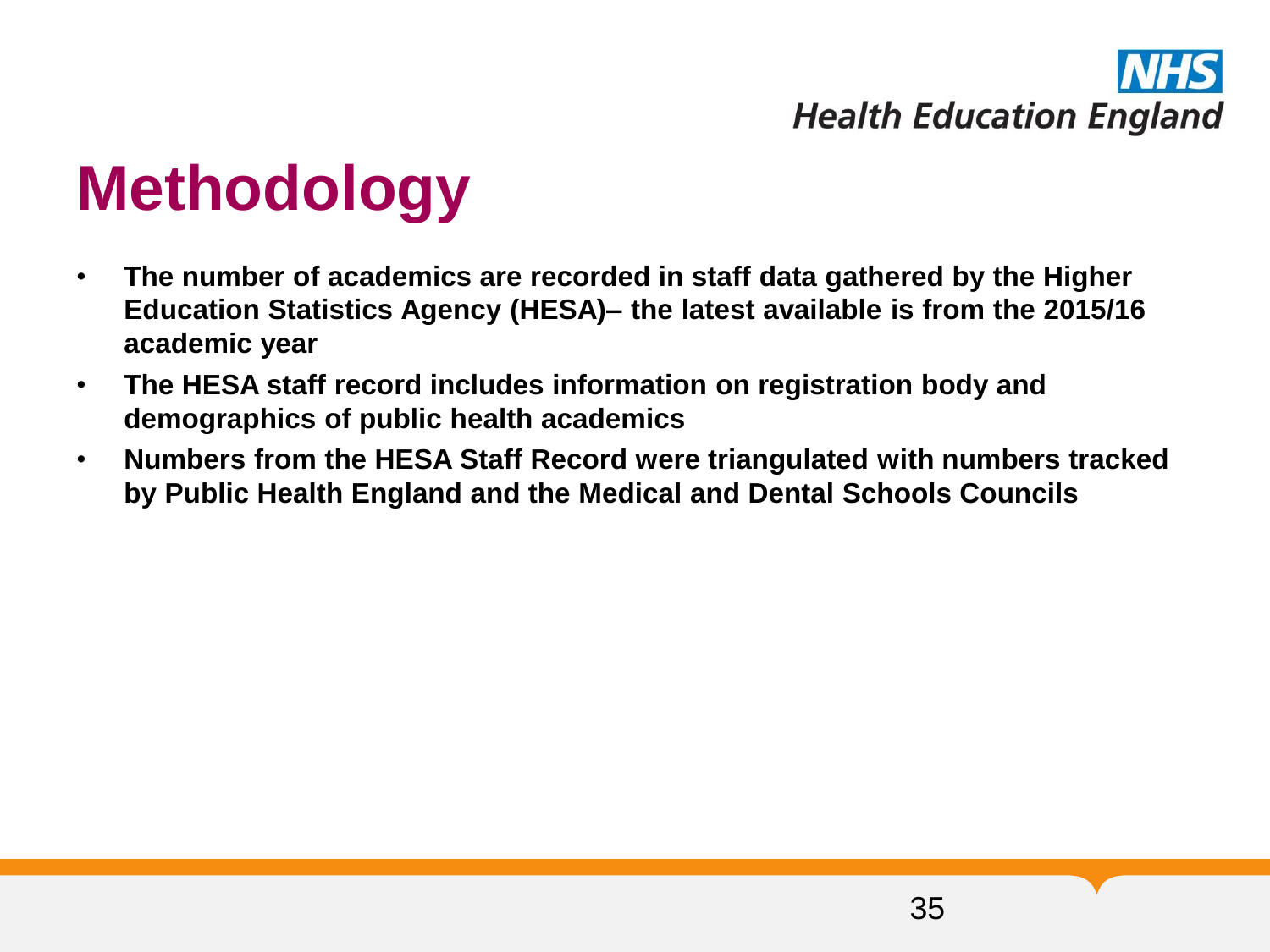### **Numbers of university staff**

#### **Numbers recorded in HESA**

- In 2015/16, there were **175** (143 FTE) academics in public health medicine at consultant level or nonmedical grade equivalent, and **24** (19 FTE) academics in dental public health, giving a total of **199** (162 FTE) academics in public health or dental public health and a participation rate of 0.81
- Of these, 182 (91%) were consultants and 17 (9%) were at non-medical grade equivalent (e.g. Senior Lecturer or above).

#### **Numbers are slightly lower than reported by the Medical and Dental Schools Councils**

• There were approximately **162 FTE** academics in public health medicine and **33 FTE** in **dental public health** – this data however counts academics from across the UK, so HESA numbers are plausible

#### **Numbers are also broadly similar to those recorded by PHE, who monitor staff holding honorary contracts**

- There are a total of 402 active academics recorded by PHE, of which **178 hold consultant contracts**
- Out of all holding consultant contracts, **93%** come from a medical background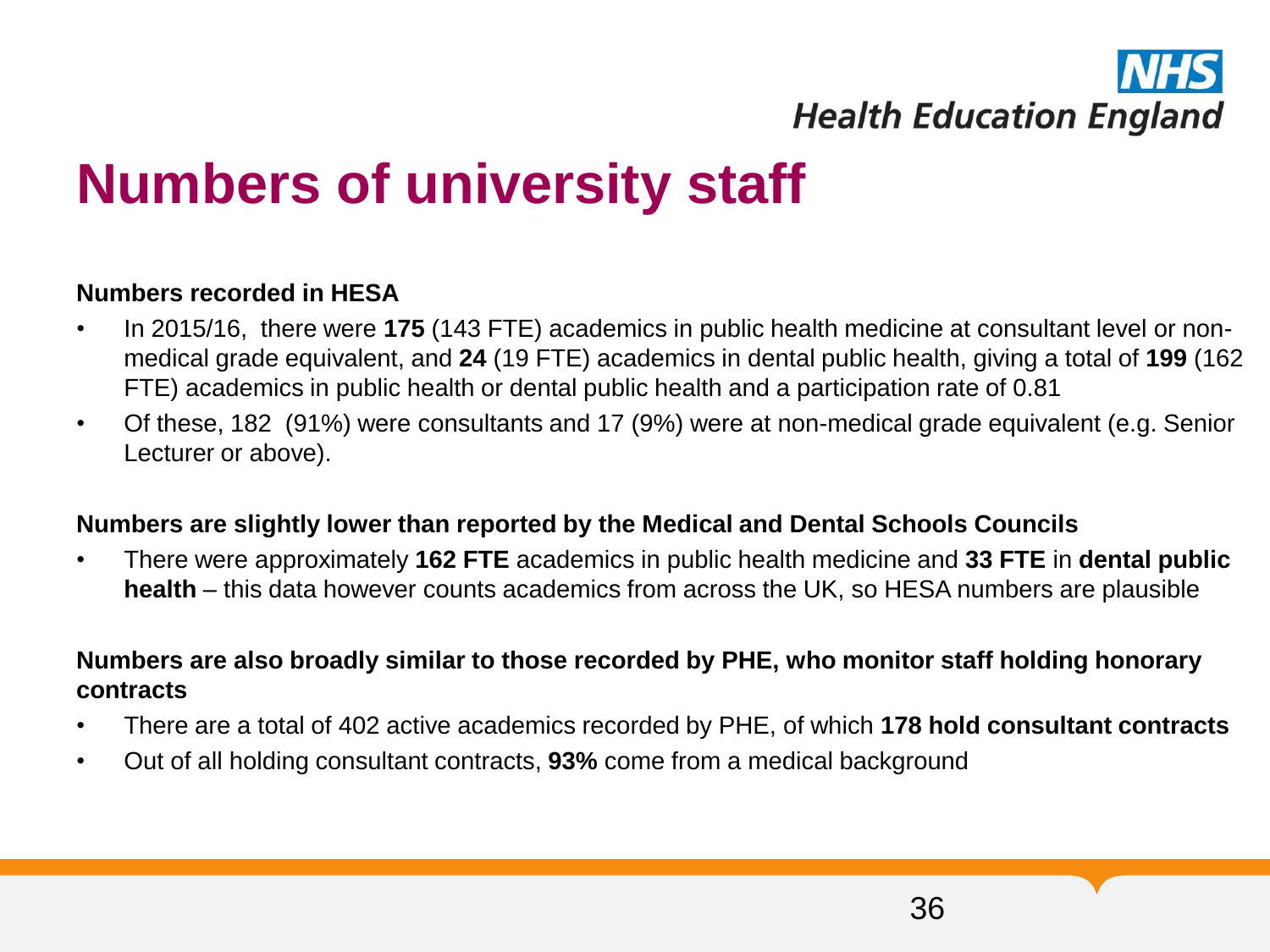

### **Age profile**

**Age profile of public health academics in universities as recorded by HESA Staff Record, 2015-16**



**Public health medicine Dental public health Total academics**

- **The median age group for academics in 2015/16 was 50-54; nearly 70% are aged 50 or over**
- **Approximately 70% public health academics and nearly 60% of dental public health academics were 50 or over; 54% of dental public health academics and 46% of public health academics are over 55**
- **Public health academics tend to be older than those specialists employed by local authorities, but of similar ages to Directors of Public Health and PHE/NHS**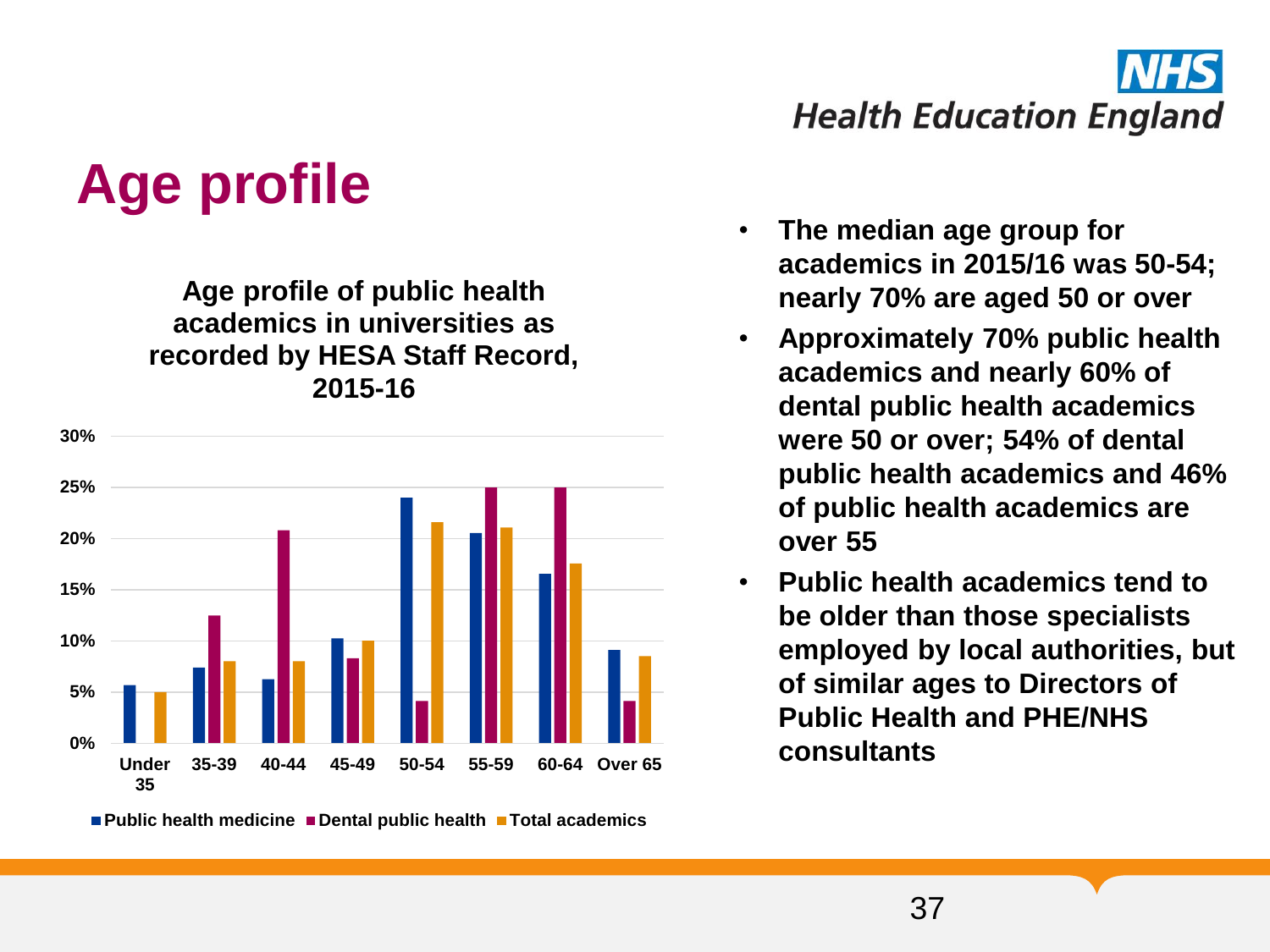### **Gender balance**

**Gender balance in public health academics as recorded in HESA Staff Record, 2015/16 - headcount**



- Overall, approximately 60% of academics in public health medicine and dental public health are men
- This contrasts with other sectors, where women are in the majority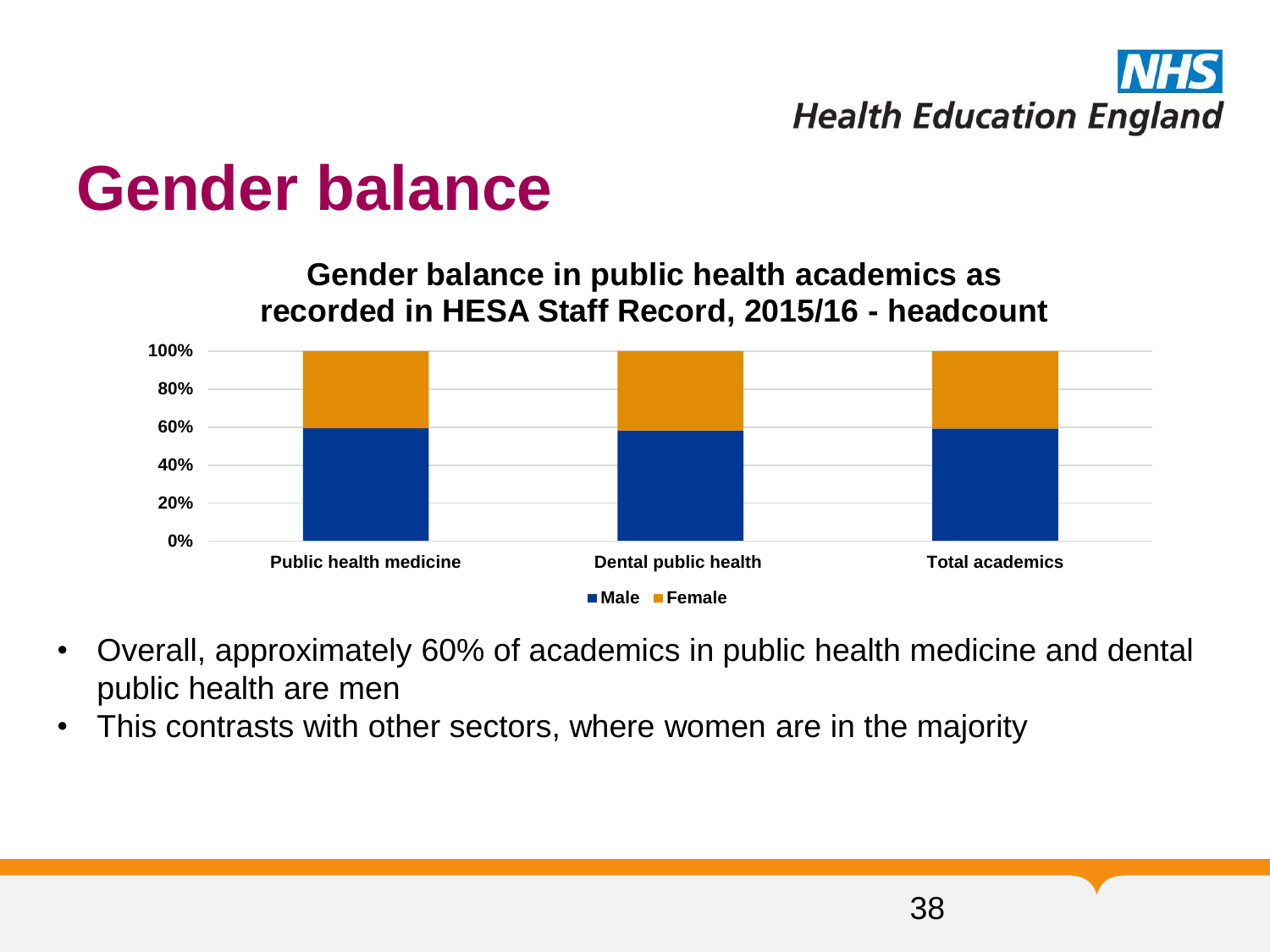

## **Nationality**

**Nationality of public health academics as recorded in HESA Staff Record, 2015/16**



- **The vast majority of academics working in public health medicine or dental public health come from the UK**
- **13% of academics come from outside the United Kingdom, with an additional 3% of unknown nationality**